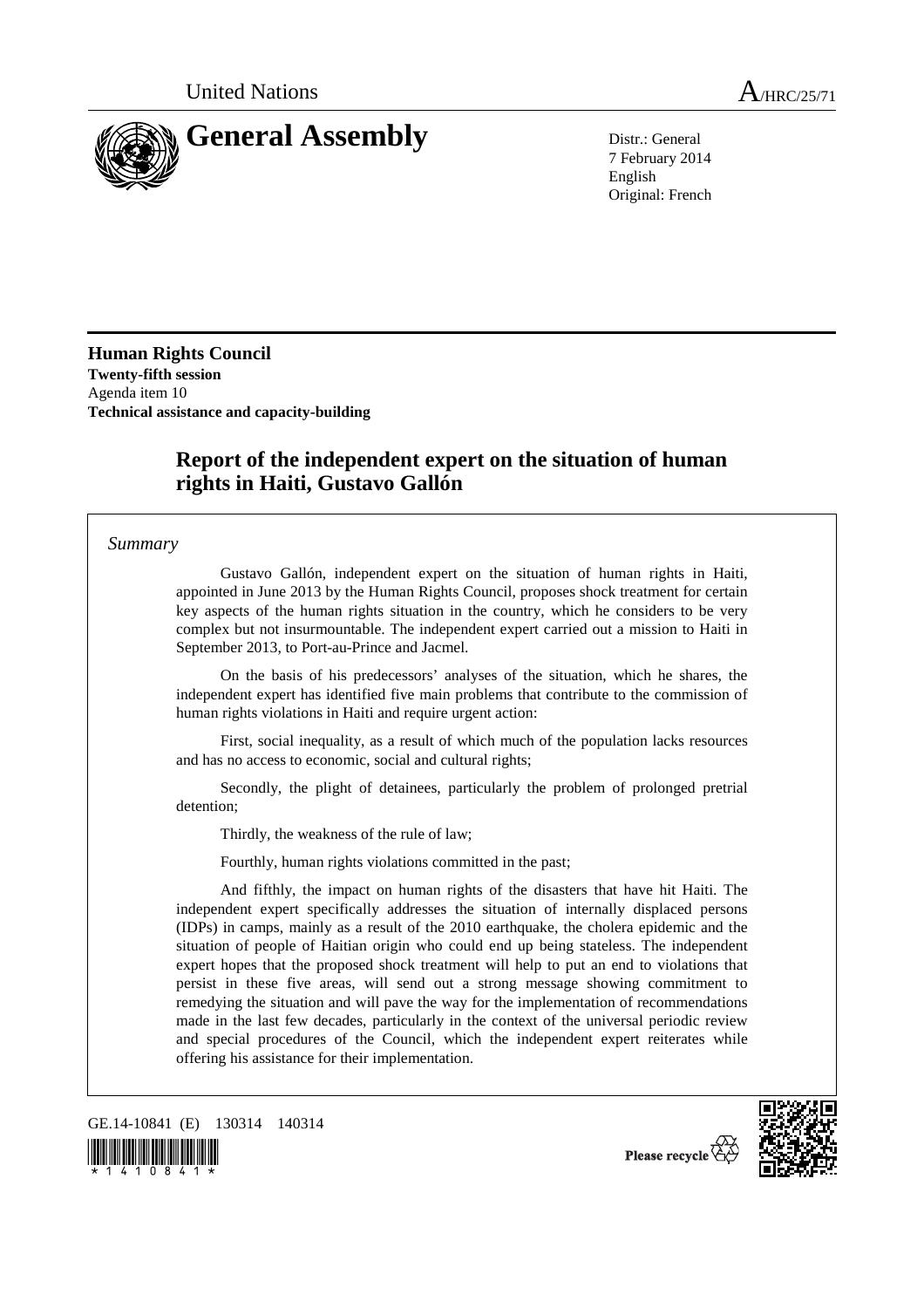# Contents

|      |    | Paragraphs | Page           |
|------|----|------------|----------------|
|      |    | $1 - 7$    | 3              |
| П.   |    | $8 - 79$   | 3              |
|      | A. | $11 - 30$  | $\overline{4}$ |
|      | В. | $31 - 42$  | 8              |
|      |    | $43 - 57$  | 9              |
|      | D. | 58-68      | 13             |
|      | Е. | $69 - 79$  | 15             |
| III. |    | $80 - 84$  | 17             |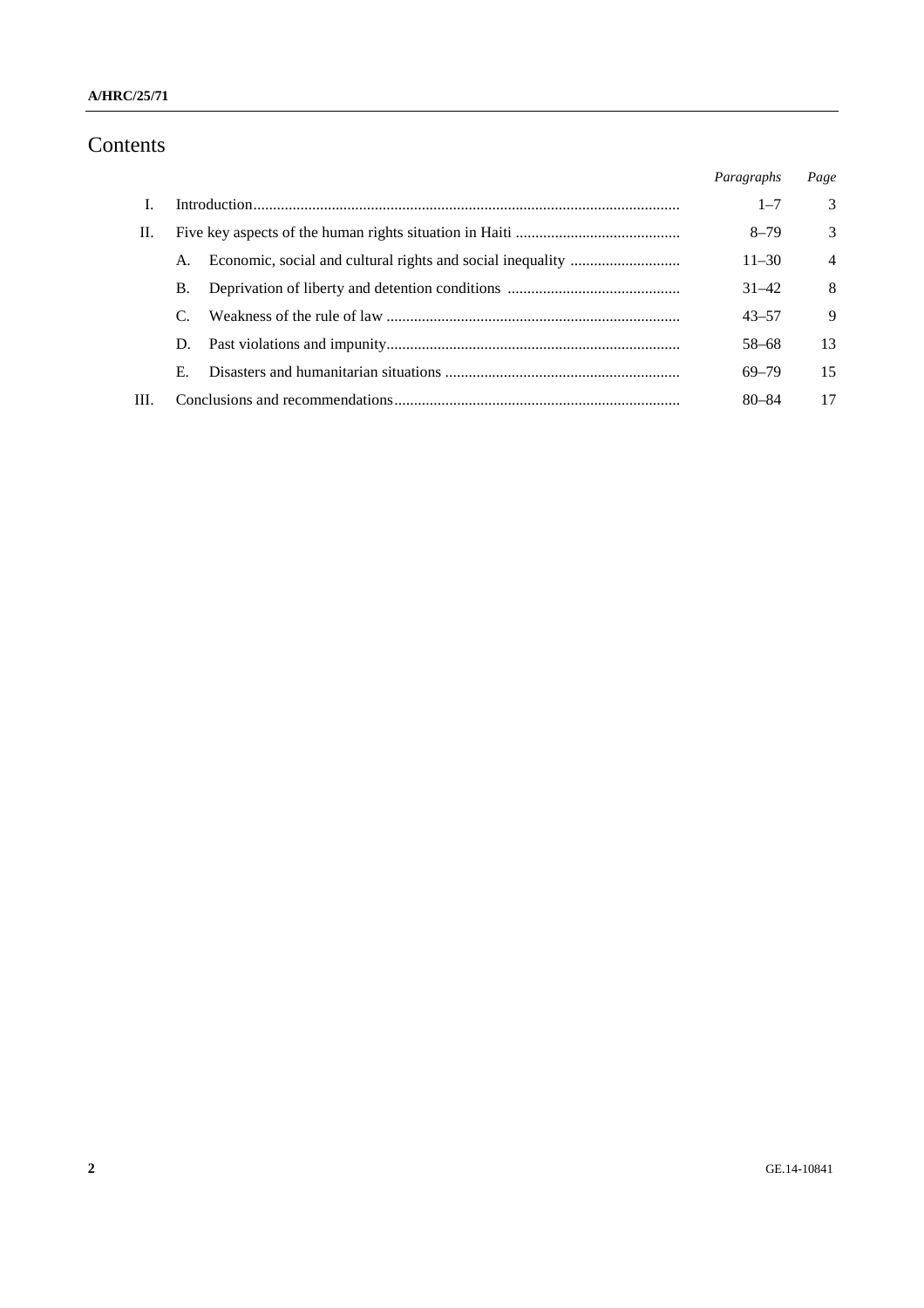## **I. Introduction**

1. The present report is submitted pursuant to the statement of the President of the Human Rights Council (PRST/22/2) of 22 March 2013, when the Council invited the independent expert to undertake a mission to Haiti and to submit his report to the Council at its twenty-fifth session.

2. Following the resignation, for personal reasons, of Michel Forst in March 2013, the Council appointed Mr. Gustavo Gallón as independent expert on the situation of human rights in Haiti, in June 2013. Mr. Gallón took office on 1 August 2013. This report covers the period from 1 August 2013 to 20 January 2014, and contains recommendations addressed to the Government of Haiti and the international community.

3. The independent expert carried out a mission to Haiti from 23 September to 1 October 2013. He stayed in Port-au-Prince and visited Jacmel. In addition to his mission, he held interviews in New York. He wishes to express his gratitude to all the people he met during his visit.

4. In particular, the independent expert wishes to thank the Haitian authorities, who ensured that the mission went smoothly. He is particularly grateful to the President of the Chamber of Deputies and the Minister Delegate for human rights and the fight against extreme poverty, as well as to other members of the Government for the frankness and quality of their comments.

5. The independent expert also met with the Deputy Special Representative of the Secretary-General and Head of the United Nations Stabilization Mission in Haiti (MINUSTAH), and with the MINUSTAH heads of section, in particular the head of the Human Rights Section. He wishes to thank all the members of their teams who provided effective support, both in Port-au-Prince and while he was travelling, and who shared with him their assessment of the situation. He also thanks the representatives of the United Nations funds and programmes in Haiti and their teams for their support and the information they provided.

6. The independent expert thanks the representatives of the Organization of American States and members of the diplomatic corps with whom he was able to exchange views on the human rights situation in Haiti. He also thanks the Ambassador representing the Union of South American Nations (UNASUR) and the ambassadors of the Group of Friends of Haiti he met in Port-au-Prince and New York.

7. The independent expert extends his sincere thanks to the many representatives of civil society organizations he met in Haiti and New York.

### **II. Five key aspects of the human rights situation in Haiti**

8. The human rights situation in Haiti is very complex but not insurmountable. It has been assessed many times by different analysts and qualified observers. Their assessments coincide and identify the main problems as the great economic insecurity of the majority of the population, which is closely related to the entrenched weakness of the institutions, aggravated by inhumane prison conditions and continued impunity for serious human rights violations that remain unresolved, and by successive natural disasters and fatalities that make it even more difficult to guarantee rights at present and in future.

9. Following his first official visit to Haiti, the independent expert's viewpoint is no different from that of his predecessors. He endorses the wise recommendations made in the last three decades by highly qualified observers, including his predecessors, by the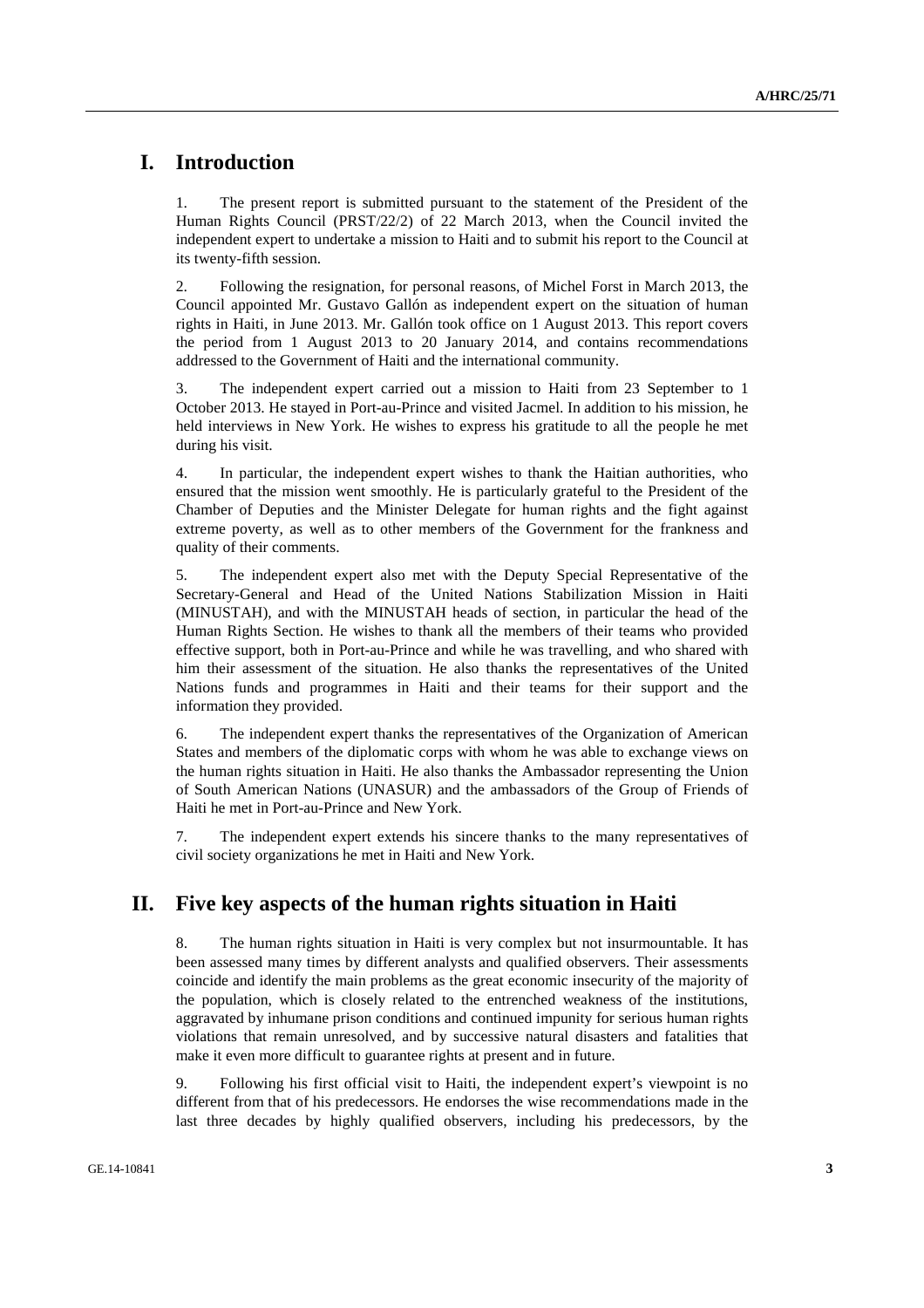programmes and specialized agencies and organizations of the United Nations and the Organization of American States, as well as by the Human Rights Council when concluding its universal periodic review of Haiti in October 2011 (A/HRC/19/19).

10. The independent expert notes with satisfaction that the Government has shown its willingness to implement these recommendations, and puts himself at the disposal of the Haitian authorities and society to help achieve this objective. Among the many recommendations, the independent expert would like to highlight five aspects that he considers should be given priority.

#### **A. Economic, social and cultural rights and social inequality**

11. The vast majority of the Haitian population lives in poverty. Seventy-six per cent of people earn the equivalent of less than US\$ 2 per day, and 60 per cent of them receive less than US\$ 1 per day.<sup>1</sup> Although only the latter are officially considered as being in extreme poverty, the living conditions of poor people in general in Haiti are not much better. It would not be an exaggeration to say that all people living in extreme poverty as well as people living in ordinary poverty live in abject poverty in Haiti; namely, a total of 7.5 million out of 10 million people.

12. Beyond the statistics, the extent of poverty is striking in the capital, Port-au-Prince, where the pavements are thronging with street vendors trying to sell all kinds of goods. Port-au-Prince is perhaps the largest flea market in the world, given the large number of suppliers, and, at the same time, the smallest one given the small number of buyers. Yet men, women and even children display their wares every day, from dawn to dusk, awaiting the arrival of some poor customer who will allow them to supplement their income, which is not more, on average, than one or two dollars a day.

13. This established practice is indicative not only of economic uncertainty but also of the extraordinary willingness of a significant proportion of Haitians to work in the most difficult conditions with remarkable tenacity. If these efforts were focused on more productive activities, the wages of a significant portion of the poorest sectors of the Haitian population would be far higher.

14. The unemployment rate has reached 60 per cent, according to the Minister Delegate for human rights and the fight against extreme poverty. This situation, combined with poverty rate mentioned earlier, affects above all the rights to food and housing. Although malnutrition has declined by a third in Haiti since 1990, the Global Hunger Index (GHI), which is 23.3, is considered to be "alarming".<sup>2</sup> It is higher than in the Americas. More than 44 per cent of the population suffers from malnutrition in Haiti.<sup>3</sup>

15. The right to housing is not yet a reality for the majority of Haitians. This housing insecurity has worsened since the earthquake in 2010. As at September 2013, some 280,000 people affected by the earthquake were still in refugee camps. The camps problem, which

<sup>1</sup> Data from before the 2010 earthquake (Haitian Institute of Statistics and Information Technology). According to the Minister Delegate for human rights and the fight against extreme poverty, 4.7

million people live in extreme poverty in Haiti.<br><sup>2</sup> An index of 10 to 19.9 is considered as "serious", and 30 and above as "extremely alarming". International Food Policy Research Institute, *2013 Global Hunger Index (GHI 2013)*, available at the following address: www.ifpri.org/tools/2013-ghi-map.

Haïti Press Network, «Haïti-insécurité alimentaire: L'indice de la faim en Haïti toujours alarmant», 14 October 2013. Available at the following address: http://hpnhaiti.com/site/index.php/economie/10690-haiti-insecurite-alimentaire-lindice-de-la-faim-enhaiti-toujours-alarmant.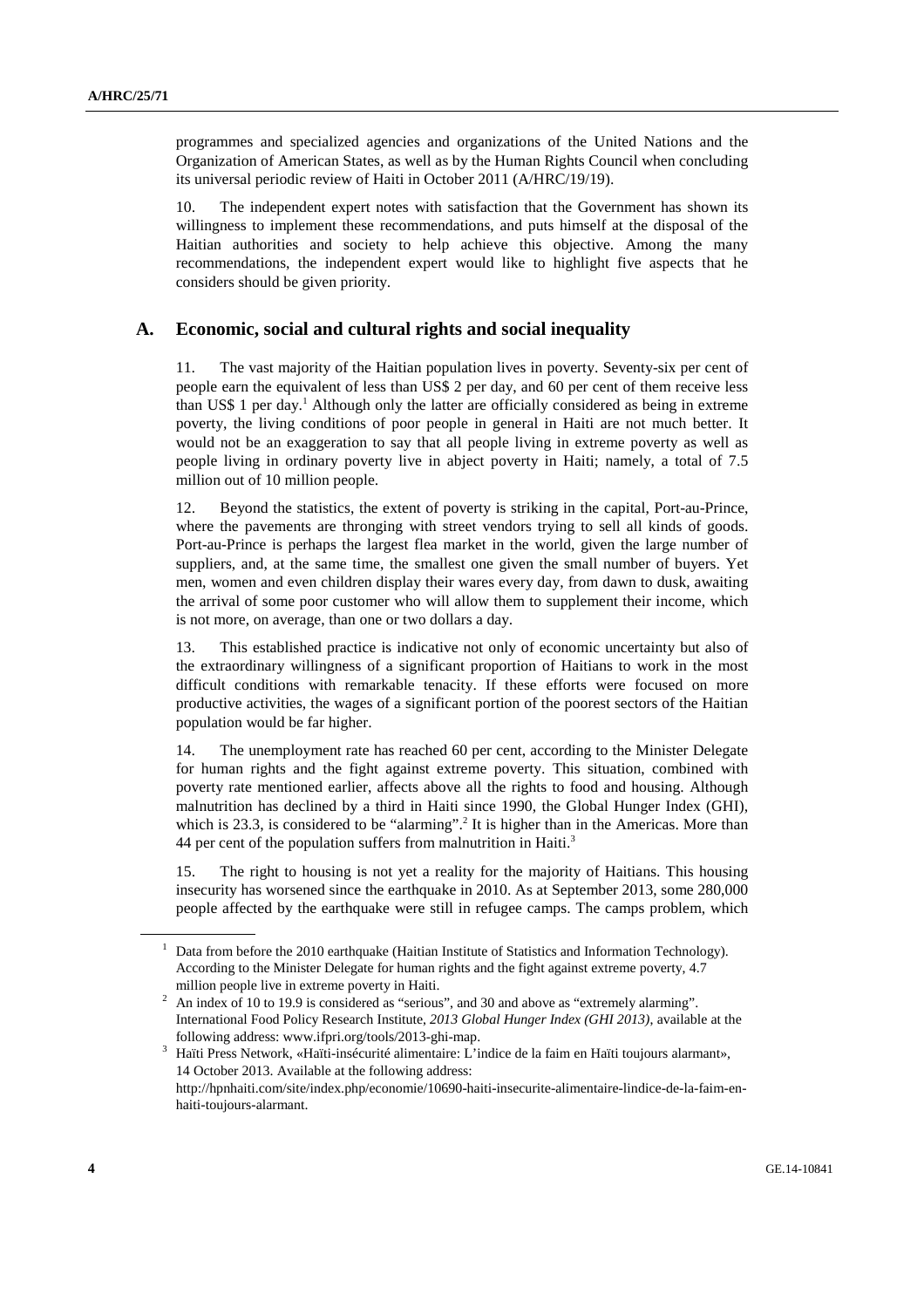calls for an urgent solution, will be taken up later in the report. For the time being, it should be noted that the State has planned to build at least 500,000 social housing units, but it is difficult to achieve this goal due, inter alia, to irregularities in the land ownership registration, according to the Government.

16. The situation regarding the right to health is also very serious. According to the United Nations Children's Fund (UNICEF), 60 per cent of the population, mainly in rural areas, does not have access to basic health care.<sup>4</sup> According to the World Health Organization, life expectancy at birth in Haiti was 63 years in 2011.<sup>5</sup> The infant mortality rate in 2011 was 70 per 1,000 births and the maternal mortality rate was 350 per 100,000 live births. Government expenditure on health per capita almost doubled between 2008 and 2010, but is no more than 10 per cent of the State budget. Given the precarious financial situation of most of the population, it is not surprising that "traditional medicine plays an important role because it is the first resort for nearly 80 per cent of the population due to its low cost and proximity".<sup>6</sup> This situation has worsened with the cholera epidemic, which is referred to below.

17. The right to education is not guaranteed for almost half of the country's children – boys and girls who do not go to school. In fact, approximately 80 per cent of schools are private; the absence of economic resources and very limited number of public schools are the main reasons for non-attendance. A significant portion of the adult population is illiterate. From 2007 to 2011, a quarter of young men aged between 15 and 24 and a third of the female population in this age group could neither read nor write.<sup>7</sup> In 2003, "the degree of literacy [was] far better in urban than in rural areas (80.5 per cent versus 47.1 per cent)."8 According to UNICEF, less than 2 per cent of children of school age complete high school.<sup>9</sup> The average number of years of education is 4.9.<sup>10</sup> The Government informed the independent expert that the free and compulsory universal education programme allowed 1,399,173 children access to free basic education (first and second stages).

18. The very limited access to economic, social and cultural rights for the majority of the population reflects the profound inequalities of Haitian society, as aptly described by the Prime Minister before the United Nations General Assembly, in September 2013: "When President Michel Martelly became president, 76 per cent of the Haitian population lived in poverty, 56 per cent in extreme poverty. That, in a context of strong social inequality."<sup>11</sup>

19. This inequality was analysed by the United Nations Development Programme (UNDP) in its *Human Development Report 2013*, 12 according to which Haiti has one of the lowest human development indexes (HDI) in the world, with 0.456 for the year 2012. Haiti is in 161st place out of 187 countries included. When this index is adjusted according to the

<sup>4</sup> www.unicef.org/infobycountry/haiti\_2014.html.

<sup>5</sup> www.who.int/countries/hti/fr/.

<sup>6</sup> Pan American Health Organization, *Le défi d'Haïti. La santé: un droit pour tous*, Washington, 2005, p. 10.

www.unicef.org/french/infobycountry/haiti\_statistics.html#103.

<sup>8</sup> Republic of Haiti, Ministry of the Economy and Finance, Haitian Institute of Statistics and Information Technology, *Le 4ème recensement général de la population et de l'habitat (2003)*. Available at the following address: www.ihsi.ht/rgph\_resultat\_ensemble\_education.htm.<br>9 nonmounisef enclinfabres were desired and html

www.unicef.org/infobycountry/haiti\_2014.html.

<sup>10</sup> United Nations Development Programme (UNDP), *Human Development Report 2013.* Available at the following address: http://hdr.undp.org/fr/countries/profiles/HTI.<br><sup>11</sup> Statement by the Prime Minister, Laurent Salvador Lamothe, during the sixty-eighth session of the

United Nations General Assembly, New York, 26September 2013 (see A/68/PV.14). 12 http://hdr.undp.org/fr/2013-report.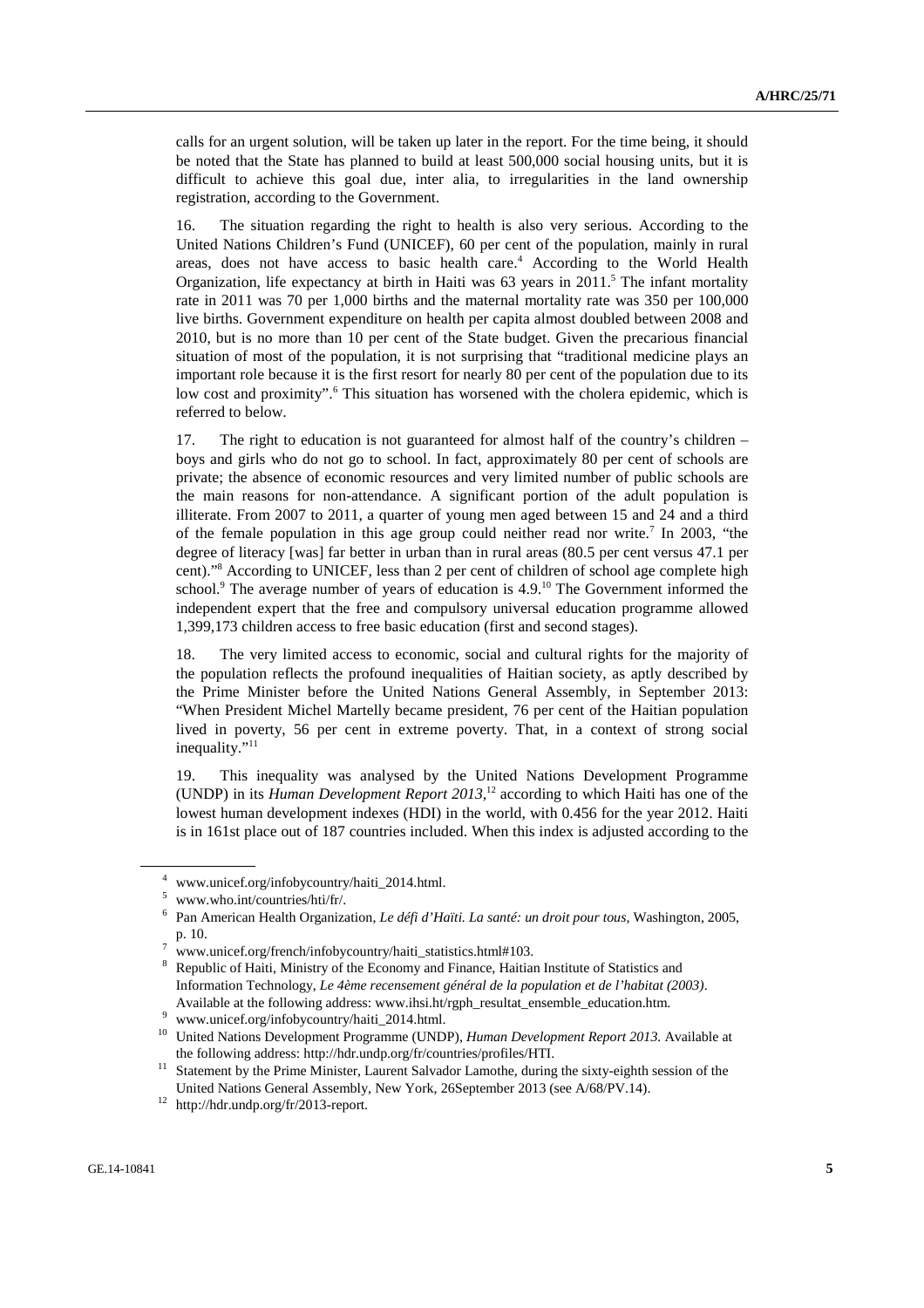inequalities affecting the poorest, deprived of health, education and dignity, it drops to 0.273. And if we consider the specific inequality between men and women, Haiti is placed 127th out of 148 countries for the year 2012.

20. In order to better understand what these inequality indices mean, one needs to consider the UNDP explanations in this connection: the HDI in 2012 for Haiti of 0.456, "is below the average of 0.466 for countries in the low human development group and below the average of 0.741 for countries in Latin America and the Caribbean."13

21. However, since the HDI is not enough to assess the real situation in a society, it has been adjusted to take account of inequalities. According to UNDP: "The HDI is an average measure of basic human development achievements in a country (involving three dimensions: long and healthy life, access to knowledge and decent standard of living). Like all averages, the HDI masks inequality in the distribution of human development across the population at the country level. The *2010 Human Development Report* introduced the Inequality Adjusted HDI (IHDI), which takes into account inequality in all three dimensions of the HDI by 'discounting' each dimension's average value according to its level of inequality. The HDI can be viewed as an index of 'potential' human development and the IHDI as an index of actual human development. The 'loss' in potential human development due to inequality is given by the difference between the HDI and the IHDI, and can be expressed as a percentage."14

22. Thus, although the HDI for Haiti in 2012 was 0.456, which is already very low, "when the value is discounted for inequality, the HDI falls to 0.273, a loss of 40.2 per cent due to inequality in the distribution of the dimension indices […]. The average loss due to inequality for low HDI countries is 33.5 per cent and for Latin America and the Caribbean it is  $25.7$  per cent."<sup>15</sup>

23. There is a further disparity in the Gender Inequality Index (GII), which "reflects gender-based inequalities in three dimensions – reproductive health, empowerment, and economic activity. Reproductive health is measured by maternal mortality and adolescent fertility rates; empowerment is measured by the share of parliamentary seats held by each gender and attainment at secondary and higher education by each gender; and economic activity is measured by the labour market participation rate for each gender. The GII replaced the previous Gender-related Development Index and Gender Empowerment Index. The GII shows the loss in human development due to inequality between female and male achievements in the three GII dimensions. […] Haiti has a GII value of 0.592, ranking it 127 out of 148 countries in the 2012 index. In Haiti, 4 per cent of parliamentary seats are held by women, and 22.5 per cent of adult women have reached a secondary or higher level of education compared to 36.3 per cent of their male counterparts. For every 100,000 live births, 350 women die from pregnancy related causes; and the adolescent fertility rate is

<sup>13</sup> See UNDP, *Indicateurs internationaux de développement humain*. *Haïti. Profil de pays: Indicateurs de développement humain. Rapport 2013 (http://hdr.undp.org/sites/default/files/Country-Profiles/HTI.pdf)* and *Human Development Report 2013* – *The Rise of the South: Human Progress in* 

*a Diverse World,* p. 158. 14 UNDP, *Indicateurs internationaux de développement humain. Haïti. Profil de pays: Indicateurs de développement humain. Rapport 2013* (Subtitle: Inequality. Based on the "Inequality-adjusted Human Development Index" indicator in this document: *Human Development Report 2013*. *The Rise of the South: Human Progress in a Diverse World*. Explanatory note on 2013 HDR composite indices. Haiti. HDI values and rank changes in the *2013 Human Development Report*). See: http://hdrstats.undp.org/fr/pays/profils/HTI.html (unofficial translation from English). Owing to changes to the UNDP web page, the document is no longer available. The independent expert guarantees the accuracy of this citation.<br><sup>15</sup> Ibid.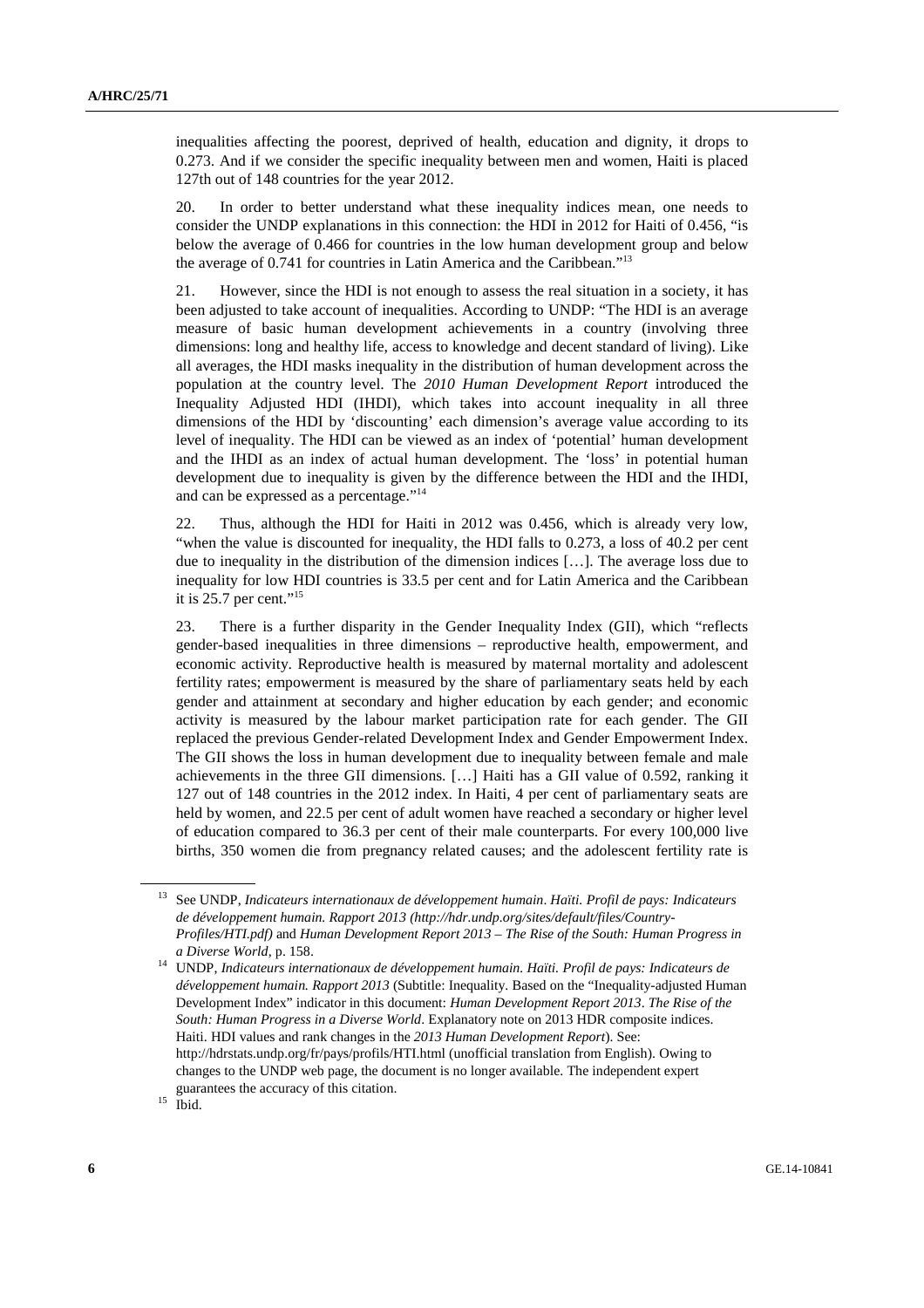41.3 births per 1,000 live births. Female participation in the labour market is 60.1 per cent compared to 70.6 for men."16

24. The Government has organized a national programme to combat hunger and malnutrition (*Aba Grangou* – "Down with hunger") and a national social assistance programme (*Ede Pep* – "Helping people") consisting of several initiatives: *Panye Solidarité* (60,000 food packages containing local products distributed each month to vulnerable families); *Kore Peyizan* (supporting 60,000 farmers by providing inputs, 5,000 fishermen by supplying basic equipment and 1,000 farmers by providing training in food seed production techniques); and *Kantin Mobil* (64,000 hot meals per month distributed to people in urban areas who suffer from food insecurity). Since these are major initiatives, it is important to focus on the long term in order to achieve the goals they set, namely, to halve the number of people suffering from hunger by the end of 2016, to eradicate hunger and malnutrition by 2025, and to reduce the time frames for achieving these goals, as far as possible.

25. In addition, the Strategic Development Plan for Haiti focuses on five priorities: education and human and social development (access to education, health, social services and culture, and the improvement and quality of the habitat); the environment and land use; the economy and employment; energy; the rule of law and democracy.

26. The independent expert hopes that welfare schemes will help to ensure the wellbeing of the most vulnerable. He also hopes that the Strategic Plan will help to meet the basic needs of the majority of the population and to identify the factors perpetuating the deep inequalities that mark Haitian society, in order to neutralize them through vigorous policies with a view to creating and guaranteeing, within a reasonably short time frame, decent living conditions for all.

27. The right to education is a key element in the enjoyment of all economic, social and cultural rights. Besides the importance that education itself has for individual personal development, it also helps to strengthen people's capacity to access other basic human rights, such as to food, work, housing and health, with greater autonomy. A decisive, ambitious and generous policy to ensure the right to education has a strong multiplier effect on the realization of other human rights, thereby enabling a large sector of the Haitian population to overcome the problem of limited resources and the inability to meet their basic needs. Such a policy should apply, of course, to children and young people, but also to economically active adults and older persons, as part of a continual and sustained effort to ensure the literacy of the entire Haitian population, as rapidly as possible, as well as to provide them with technical or vocational training. It is recommended that initiatives on the right to education considered by the Government, and in particular by the Ministry for human rights and the fight against extreme poverty, should be along these lines, as well as the universal, free and compulsory education programme, "the *Ti maman Cheri*" programme and a plan to ensure the literacy of the entire illiterate population within the next three years announced to the independent expert by the Government.

28. Special mention should be made of the Office of the Secretary of State for the Integration of Persons with Disabilities which develops initiatives to help the 1 million people living with disabilities to escape their marginality, based on the Convention on the Rights of Persons with Disabilities, ratified by Haiti in 2009, and the Act on the integration of people with disabilities of 13 March 2012. Despite a modest budget, the Ministry works steadfastly with disability organizations in the different regions of the country and in cooperation with other countries.

<sup>16</sup> Ibid. See http://hdr.undp.org/sites/default/files/Country-Profiles/HTI.pdf.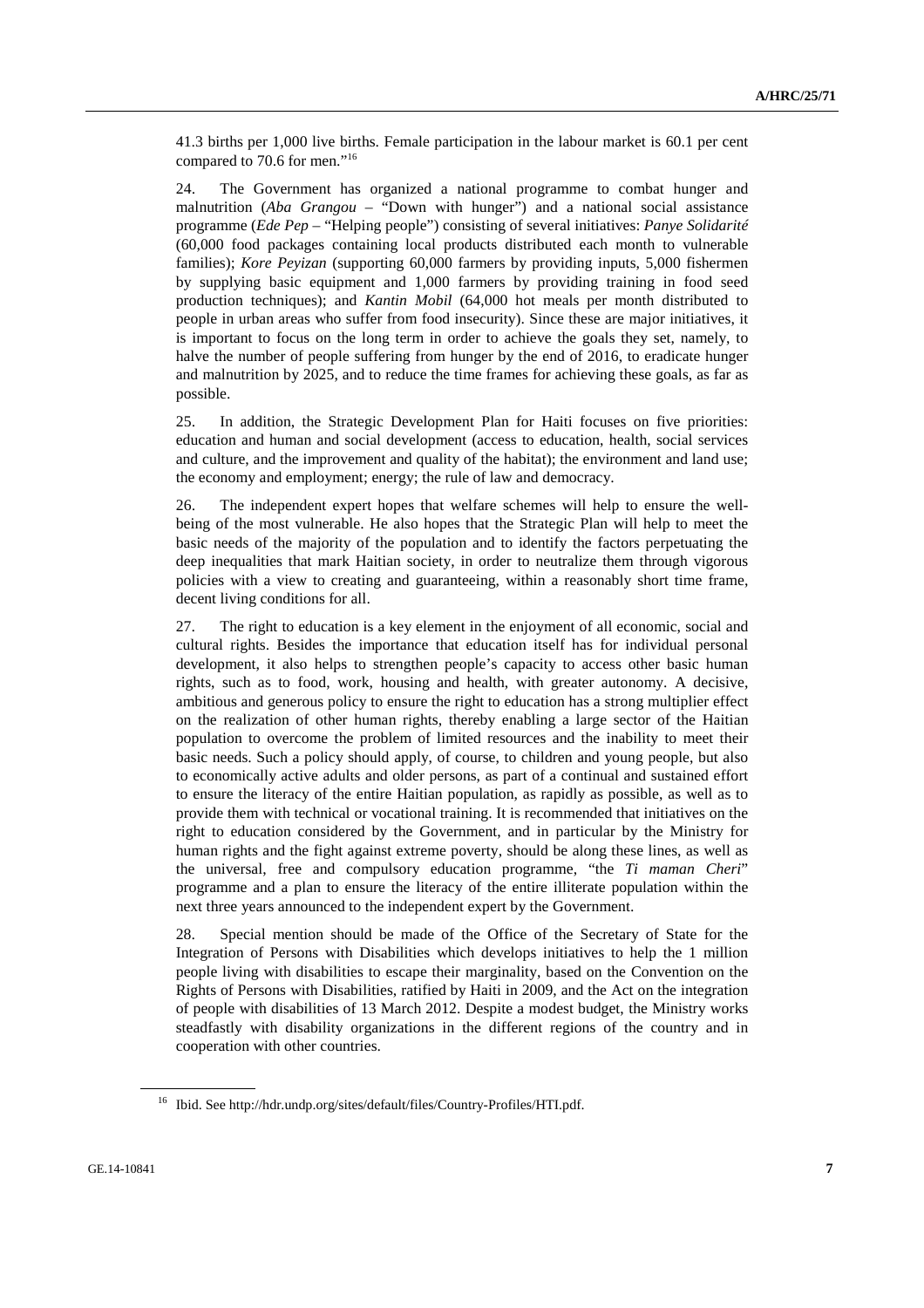29. The implementation of the International Covenant on Economic, Social and Cultural Rights should be made a priority in order to ensure that the Haitian people have the international protection they deserve in this area. In the light of international recommendations, the Government submitted its request to accede to the Covenant in October 2013.

30. In response to requests for assistance from the Government, the independent expert proposed that an expert in economic, social and cultural rights should be selected to identify, in cooperation with the independent expert, the main causes of the social inequalities in Haiti and to suggest ways of overcoming them. Depending on the resources available, the proposed expert would organize a workshop for two or three days with the Haitian authorities and civil society. During the rest of the week, he would prepare a document summarizing the results of the workshops and presenting his or her own recommendations. The Minister Delegate and the independent expert agreed to implement this proposal.

#### **B. Deprivation of liberty and detention conditions**

31. Prisons in Haiti are overcrowded, the vast majority of inmates are being held in prolonged pretrial detention and their detention conditions are often inhuman and degrading.

32. The prison population nationwide exceeds 10,000 inmates, while the planned capacity of the facilities is 4,000 persons maximum. The independent expert visited the civilian prison in Port-au-Prince and Jacmel prison where he was struck by the level of overcrowding: in both prisons, cells of approximately 15  $m<sup>2</sup>$  hold more than 40 people, which is less than 40 cm<sup>2</sup> per person – far from the recommendation of the International Committee of the Red Cross (ICRC) establishing  $3.4 \text{ m}^2$  per prisoner as the very minimum (2005).

33. In September 2013, of the 4,039 inmates in the civilian prison of Port-au-Prince, 3,716 (92 per cent) were being held in pretrial detention: they were still waiting to appear before a judge, sometimes for more than two years. In Jacmel, the number of persons being held in pretrial detention was 362 (73 per cent) of 496 inmates. The authorities informed the independent expert that the national average for persons held in pretrial detention was approximately 80 per cent of inmates, 8,000 of the 10,000 persons held in prison. Some of these people have spent more time in pretrial detention than serving the sentence that might be handed down if they were convicted.

34. According to the authorities, this situation is nothing new and is partly due to the fact that there are fewer investigating judges available to hear the detainees. There are not very many judges, and, furthermore, they do not devote enough time to dealing with cases. According to the same sources, some of them spend too much time lecturing and looking after their own affairs.

35. The sanitation facilities in places of detention both in Port-au-Prince and Jacmel are inadequate. There is no privacy and conditions are insanitary, among other things, because of the absence of sewage facilities.

36. Port-au-Prince prison, which is in the town centre, will be demolished to allow for urban redevelopment. It is not yet known where the prison will be transferred.

37. The detention facility in Jacmel is not a prison in the true sense of the term. It is a former military dormitory that was transformed into a prison after 1985 and, according to its director, it does not meet the minimum standards for a prison. A long wall on the south side of the prison collapsed in the wake of Hurricane Sandy in 2012, meaning that it has not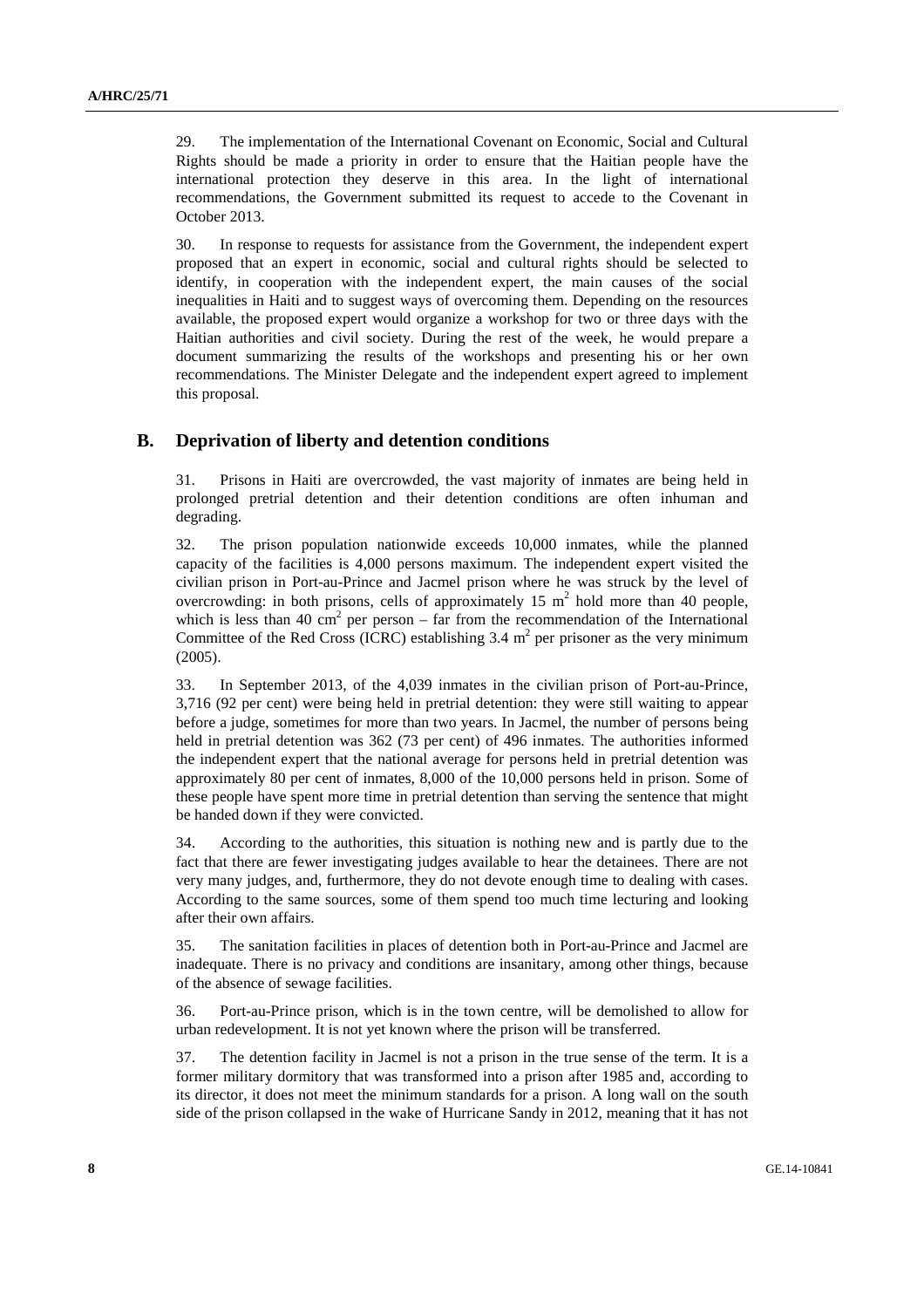been possible to use the adjacent courtyard since, thus preventing inmates from enjoying that open space. Moreover, the facility houses men, juveniles and women deprived of their liberty, even if they are separated. In addition, the prison is inconveniently located among private homes.

38. The Jacmel prison administration does not have sufficient funds to buy drugs and the Prison Department does not supply enough. Cases that cannot be treated by nurses are referred to the Saint-Michel Hospital in Jacmel. The prison does not receive enough food either. Some suppliers say that since the Prison Department has not paid the price agreed on in their contract they are not able to deliver food.

39. Neither of the two prisons has workshops where inmates might be able to work. It is no longer possible to study there either. One 17-year-old inmate in Jacmel asked the independent expert to seek the authorities' permission so that he can sit the State exams and finish his school leaving certificate. The independent expert has forwarded the request to the prison governor. There were eight other juveniles in Jacmel prison (seven boys and one girl).

40. In short, the situation of persons deprived of liberty is very serious and needs to be resolved through urgent measures aimed at improving health services, ensuring access to food and health care, creating conditions allowing prisoners to work or study and adding a more humane dimension to living quarters and recreational areas. Above all, it is crucial that inmates in prolonged pretrial detention are released and that this practice, which is contrary to the International Covenant on Civil and Political Rights (art. 9), is brought to an end.

41. The situation calls for shock treatment in order to substantially reduce the number of persons held in pretrial detention and to prevent its recurrence. A few judges, assisted by law students in their final year, could be appointed for a specified period of time to examine the cases of prolonged pretrial detention and take a decision on them. Some high-ranking officials are aware of this situation and are working on possible solutions. The Minister Delegate for human rights and the fight against extreme poverty informed the independent expert that she had asked the Minister of Justice to reopen the Office to monitor prolonged pretrial detention before the end of October 2013. The Government has established an ad hoc committee on detention in order to identify persons held in pretrial detention at the national penitentiary. The committee has referred reports on a number of case files to the prosecutor for further action. With the financial support of MINUSTAH and the participation of 55 lawyers, between January and October 2013, the Government provided legal assistance to 5,076 detainees in Port-au-Prince prison, 2,497 of whom were released.

42. In response to requests for assistance from the Government, the independent expert proposed that an expert on matters relating to prisons and pretrial detention be selected to boost efforts under way in the framework of international cooperation (including MINUSTAH, UNDP and bilateral donors) and by the Office of the Ombudsman and the Government, in line with the proposal in paragraph 30. The Minister Delegate and the independent expert agreed that this recommendation should be implemented in 2014.

#### **C. Weakness of the rule of law**

43. A third aspect clearly affecting human rights in Haiti is the weakness of its institutions, in particular those relating to access to justice and the certainty of the application of the law.

44. Few people in Haiti have confidence in the role the State can play on their behalf. Whether it concerns land, a court decision, elections, the competence of public authorities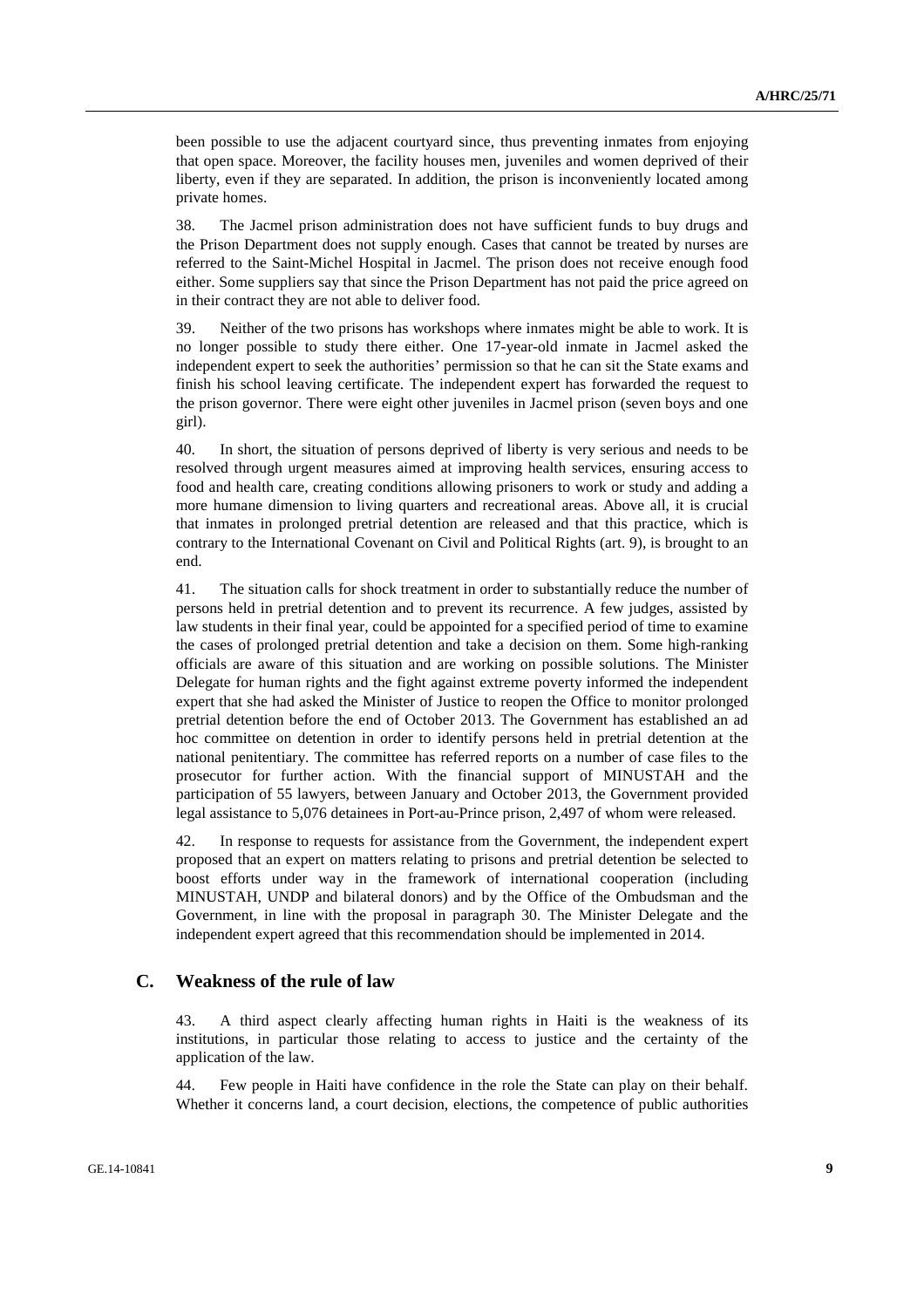or the provision of health services, the degree of legal uncertainty is considerably higher than in other countries.

45. Property laws are unclear because the cadastral system is deeply flawed. It is not uncommon to find several titles to property concerning a single unit, all different and contradictory and all considered valid. The establishment of a reliable cadastral system is needed to guarantee citizens' rights and to foster economic relations. The independent expert's predecessors stressed this point, including Mr. Louis Joinet, in his report to the Commission on Human Rights, which had proposed the creation of a commission for cadastral reform in cooperation with the international community.17

46. As noted above, owing to time constraints, judges are rarely available to deal with the cases for which they are responsible. Many of the people that the independent expert met described a judicial system that has little credibility in the public eye. The reports of the independent expert's predecessors and other experts have highlighted this problem. The professionalism of certain officials is usually criticized, even if it is recognized that in some cases it is satisfactory. In any event, the overall assessment of the quality of the justice system in Haiti is far from positive.

47. Parliamentary and municipal elections should have been held in 2012, but in December 2013, the dates of the elections were not certain.<sup>18</sup> Bills approved by parliament many years ago have not yet been signed by the President. Since the Permanent Electoral Council provided for by the Constitution could not be established, a temporary electoral council was created. These shortcomings, among many others in the institutional framework, are serious grounds for questioning the regularity of the political system and legal order, i.e., the basic rules of the institutional game, knowledge of which is necessary to decide what action to take in the country.

48. This institutional fragility exacerbates the situation of economic, social and cultural rights, as mentioned above, and makes it more difficult to protect them. Generally speaking, the authorities are unable to guarantee citizens the enjoyment of their rights to a minimum level of food, shelter, education, health care or work. Absurd and unthinkable situations arise in this climate of institutional impotence. For example, despite a high rate of illiteracy, there are 278 universities for a population of 10 million. Anyone can start a company to produce and sell university degrees whose legitimacy and quality are by no means verifiable. And it does not seem to worry the State.

49. Social inequalities are growing on account of this institutional obscurity. At the end of the day, the rules that are actually applied are dictated by arbitrary power without any democratic control, which encourages corruption. The inaction or inadequate action of the State can serve the interests and needs of individuals who wield social, economic, coercive or political power.

50. Civil and political rights are also affected by these institutional shortcomings. This can be seen in particular in matters relating to access to justice, a situation that becomes very serious when it concerns the right to life. The independent expert had access to information collected by the National Episcopal Commission for Justice and Peace on violence in the country, according to which the number of homicides has tripled over the past four years. Indeed, in 2012, 1,428 murders were reported (4 per day, on average, a rate of 14.3 murders per 100,000 inhabitants), compared to 559 in 2009 (1.5 per day, 5.6

<sup>17</sup> E/CN.4/2006/115, 26 January 2006, paras. 72, 73 and 83 (f).

<sup>&</sup>lt;sup>18</sup> "At the time of completion of his report, the independent expert was unaware, owing to repeated deferrals, of the date of the elections and under what political circumstances they would be held", Mr. Joinet wrote during his mandate in 2006 (ibid., para. 79).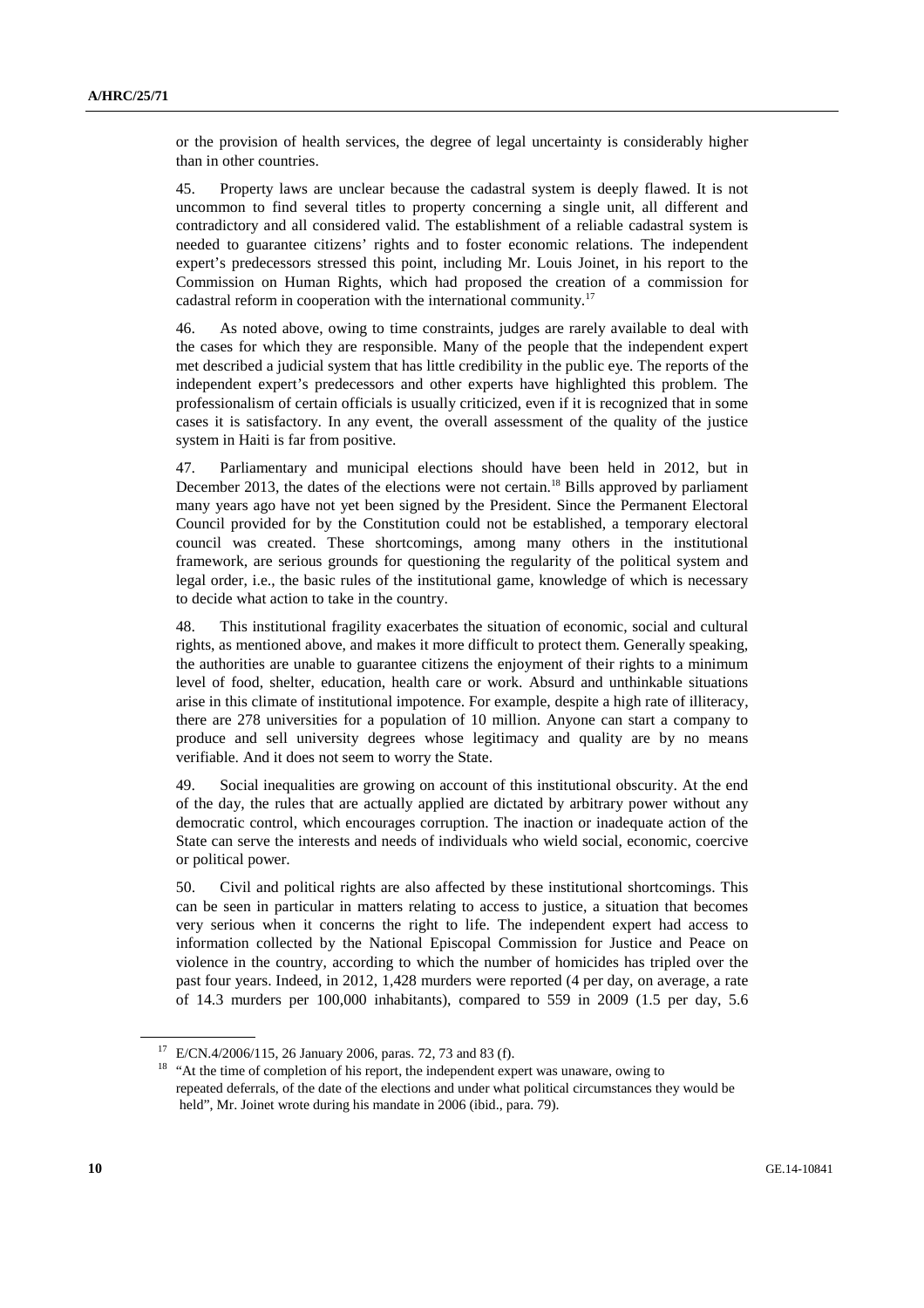murders per 100,000 inhabitants). The increase was gradual and steady. In 2010, 1,045 cases were reported, and 1,298 in 2011. In 2012, 16 of the 1,428 homicides recorded were attributed to the authorities (10, 23 and 27 the previous three years, respectively). Victims of gangs and crimes (1,019) have increased dramatically compared with 2009 (463). There have also been a considerable number of cases of mob justice (lynching) (86, 150, 105 and 113, respectively, from 2009 to 2012), which reflect the lack of confidence in justice.

51. We can therefore note with concern a deterioration in respect for the right to life, due primarily to the inability of the executive branch to protect this right, as well as the passive attitude of the judiciary towards such crimes, starting with those attributed to State agents. The report of the Episcopal Commission does not contain any specific information on this judicial activity, but there is a very harsh conclusion in this regard: "Currently justice is in a lamentable state [...] because other authorities are exercising pressure about judgements to be handed down, sometimes in order to release persons found guilty. This aspect of justice should be considered as one the causes of the sharp rise in mob justice and lynching across the country."19 This assessment comes from a qualified segment of the population, reflecting a lack of confidence in the State with regard to the protection of human rights. For its part, the Government gives it assurances that the crime rate is now on the decline, since the number of serious thefts recorded has dropped by 34 per cent and the number of cases of abduction by 55 per cent.

52. Violence is also a matter of particular concern. For the years 2009 to 2012, the report of the National Episcopal Commission mentions 57, 39, 65 and 55 cases, respectively. Although the Government reports that the number of rape cases has dropped by 58 per cent, there is considerable underreporting of rape. According to the Episcopal Commission: "Although the number of rape cases reported has not increased, there are reasons for this. The rape cases recorded are the ones which cause public scandal. Rape cases involving minors totalled 19 in number. Conditions must be right for the women to speak up and denounce the rape they suffered. Society does not seem to give rape the full weight of a crime. There is information to prove it. In the event of rape an arrangement can easily be reached between the families concerned. This is completely different from when someone is accused of being a thief and becomes the victim of a summary execution. However, rape can completely destroy a woman's life, especially child rape, rape in the context of criminal gang violence, and rape within the family unit. Much work remains to be done to give rape the real weight of the crime it represents."<sup>20</sup>

53. Attacks against human rights defenders undermine the rule of law and are a manifestation of weakness. The independent expert has received allegations of an attack and a series of acts of intimidation and threats against two women, Ms. Malya Villard Apollo and Ms. Eramithe Delva, co-directors of the Commission of women victims for victims (KOFAVIV), which combats sexual violence. They have allegedly been subjected

<sup>&</sup>lt;sup>19</sup> National Episcopal Commission for Justice and Peace "Respect pour la dignité et les droits de la personne en Haïti", *Rapport sur la situation de la violence et les violations des droits de la personne dans le pays en 2012*, Rapport de la cinquième année d'observation, Port-au-Prince, pp. 29, 30, 43

and 44. 20 Ibid., p. 37. Concerning impunity in cases of rape, the MINUSTAH Human Rights Section found that in the Nord Department, although 37 complaints had been received by the prosecution service between May and November 2012, only 16 had been processed. In the Sud Department, while 37 complaints had been received by the prosecution service between May and December 2012, only 18 had been processed (MINUSTAH, Human Rights Section, *Rapport semestriel sur les droits de l'homme en Haïti* – *Janvier-juin 2013*, Port-au-Prince, September 2013, mimeographed document, p. 28). Along the same lines, see: Agnès Hurwitz, *Assistance légale pour les femmes victimes de violence de genre en Haïti*, UNDP, April 2013.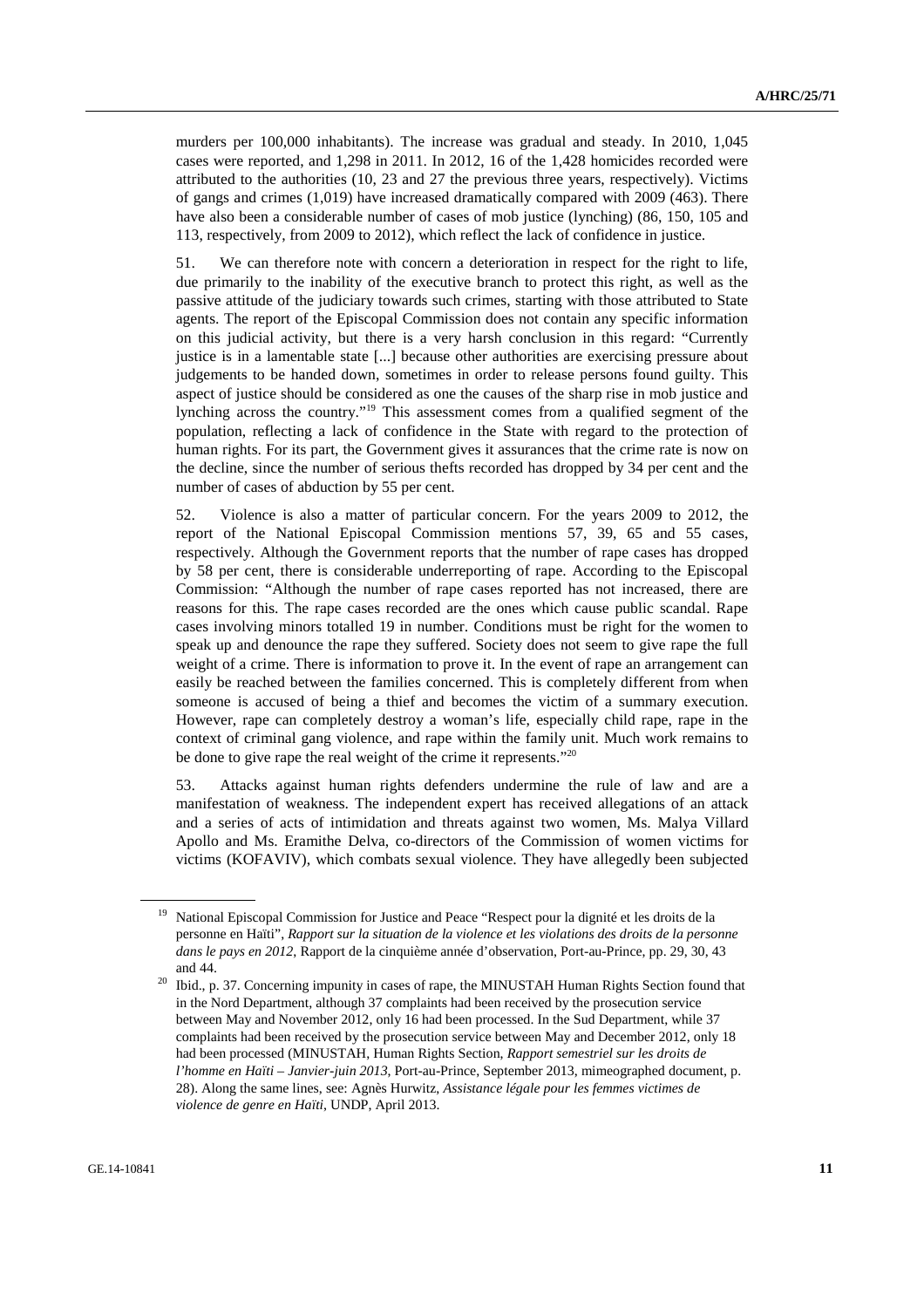to acts of intimidation and threats and the attempted abduction of their children, as well as the poisoning of Ms. Apollo's dog on 23 August 2013. KOFAVIV is a women's organization whose aim is to prevent sexual violence in Haiti.

54. The independent expert has also transmitted to the Government a communication according to which on 22 October 2013, the human rights lawyer, Mr. André Michel, was arbitrarily arrested and placed in custody in Port-au-Prince following a search of his car by police. Mr. Michel is the legal representative of a complainant in a case of corruption and appropriation of public goods that allegedly involves members of the President's family. From the very outset, Mr. Michel claimed that he was the victim of intimidation and threats; a warrant that was never executed was issued against him in July 2013 based on his alleged involvement in a murder case. Mr. Michel's client and the complainant in the case were arrested on the same charges and remain in custody. Mr. Michel was released, but a representative of the public prosecutor's office apparently informed the media that the arrest warrant issued against him in July 2013 would be executed. The government Commissioner was quoted as saying that Mr. Michel was a fugitive. The Government asserts that Michel was not prosecuted on political grounds, but for his alleged involvement in a crime.

55. On 30 July 2013, more special procedures mandate holders, including the independent expert, sent a communication to the Haitian authorities according to which two people were attacked, apparently because of their sexual orientation, on 19 July 2013, at a march against homosexuality in Port-au-Prince. Other demonstrations against lesbian, gay, bisexual and transgender (LGBT) persons were held in the capital as well as in Gonaives, where, on 20 July 2013, a demonstration was attended by 300 people. Since the end of June, calls for violence against LGBT persons have been made in the media. As a result, on 15 July, a homosexual was allegedly assaulted by his neighbour and had to flee his home. Between 19 and 24 July, 47 cases of physical assaults against LGBT people were filed. Twenty people were forced to flee because of threats. Members of Kouraj, an association that defends the rights of LGBT persons in Haiti, including its president, Mr. Charlot Jeudy, allegedly received threats because of their work. On 21 November 2013, Kouraj experienced further attacks: three armed men entered its premises and, after hitting and tying up two members of the association, they seized two laptops and other goods. Another organization, SEROvie, ceased its activities for the treatment and prevention of HIV in the north-west of the country for the same reasons.

56. Another manifestation and consequence of the weakness of the rule of law is the continuing problem of child exploitation, where children (especially girls), called *restavèk*  are given by their poor parents to other families to "stay with" them and help them with household chores in exchange for accommodation, food and, in principle, an education. In fact, children are systematically deprived of family affection and their right to education, subjected to forced labour, unpaid, and exposed to physical and/or verbal abuse. According to UNICEF, in January 2012, there were about 225,000 *restavèk* children in Haiti.<sup>21</sup> The Special Rapporteur on contemporary forms of slavery, who visited the country in 2009, estimated the number of *restavèk* children at that time to be between 150,000 and 500,000; she described the phenomenon of contemporary forms of slavery and made specific recommendations, including for the creation of a national commission to monitor and ensure the protection of children's rights (A/HRC/12/21/Add.1). The former independent expert drew the attention of the Council of Human Rights to the gravity of this phenomenon

<sup>&</sup>lt;sup>21</sup> Samuel Grumiau, "UNICEF aids *restavek* victims of abuse and exploitation in Haiti", Port-au-Prince, Haiti, 31 January 2012 (www.unicef.org/infobycountry/haiti\_61518.html).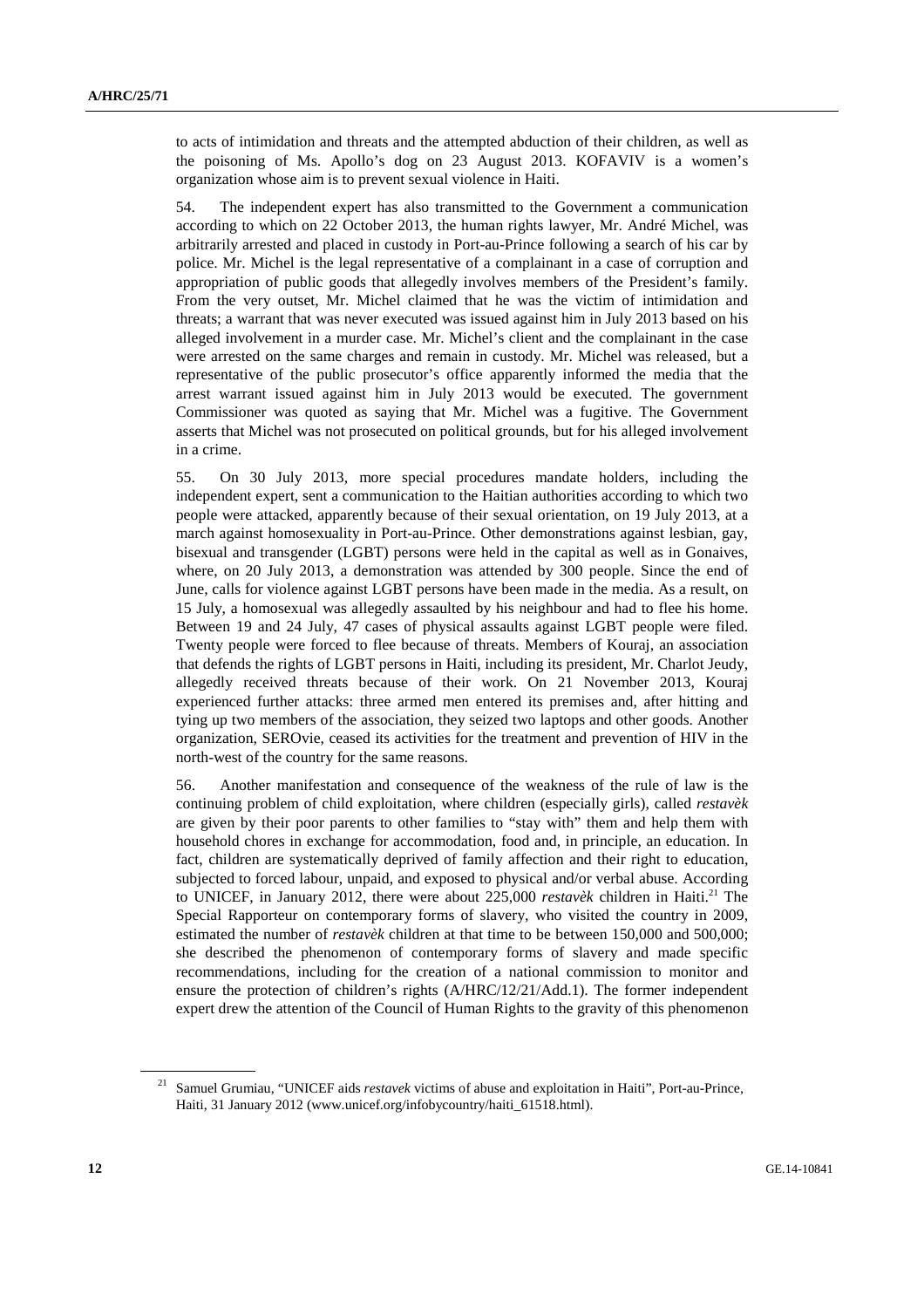(A/HRC/22/65, paras. 68–70). It is important to emphasize the need to take urgent and effective measures to end this contemporary form of slavery.

57. Building the rule of law is a challenge for and an essential need in Haiti. The Government is aware of this fact and has created an interministerial committee on human rights, under the supervision of the Minister Delegate for human rights and the fight against extreme poverty, so as to coordinate official activities to this end. In response to requests for assistance from the Government, the independent expert proposed that an expert on the rule of law should be selected to participate in a seminar on the topic in line with the principle set forth in paragraphs 30 and 42 above. The Minister Delegate and the independent expert agreed that this recommendation should be implemented in the course of 2014.

### **D. Past violations and impunity**

58. The Haitian people have suffered serious and systematic violations in the recent past that have gone unpunished, which is contrary to the international obligations of the State and undermines its ability to build solid foundations and public confidence in the ability of State institutions to protect the rights of citizens, and to establish a democratic political system.

59. From 1957 to 1986, Haiti was governed under a personal and authoritarian regime by the Duvalier family, without respect for the fundamental rights to life, liberty, integrity, justice, information, and many other civil liberties, including freedom of association, and social, economic and cultural rights. François Duvalier who became president in 1957, declared himself president for life in 1964. When he died in 1971, under the dynastic regime his power was passed on to his son, Jean-Claude Duvalier, until 1986, when he had to leave the country due to lack of popular support.<sup>22</sup>

60. According to the Special Rapporteur of the Commission on Human Rights on the situation of human rights in Haiti in 1994, the situation continued after Duvalier's departure: "From 1983 to 1991, the reports submitted to the Commission […] denounced the suppression and arbitrary suspension of fundamental civil rights, particularly the freedoms of expression, opinion, press and assembly as well as trade union freedoms and legal guarantees. They also discussed the frequent instances of arrests without guarantees. Also analysed were rural and urban violence; the deplorable prison conditions, systematic torture and ill-treatment; the denial of political rights; and, in general, continued violations of the rights enunciated in the Haitian Constitution and in the human rights declarations and treaties to which Haiti is a party."23

61. The military governments which replaced President Jean-Bertrand Aristide, after ousting him in 1991, caused a situation of widespread human rights violations. According to one of the independent expert's predecessors, in 1996: "During the period of the military dictatorship, thousands of people lost their lives; the army is responsible, either directly or indirectly, for these deaths. For three years, summary and extrajudicial executions, enforced disappearances, arbitrary arrest, rape, torture, and cruel, inhuman and degrading treatment inflicted by agents of the State, threats, extortion, and destruction or confiscation of property were a part of daily life for the people. This reign of terror caused about 100,000

<sup>&</sup>lt;sup>22</sup> Report of the Special Representative of the Commission on Human Rights, E/CN.4/1987/61, 5

August 1987, paras. 1–3, 18 and 87.<br><sup>23</sup> Note by the Secretary-General transmitting the interim report of the Special Rapporteur of the Commission on Human Rights on the situation of human rights in Haiti, Mr. Marco Tulio Bruni Celli, A/49/513, 14 October 1994, annex, para. 6.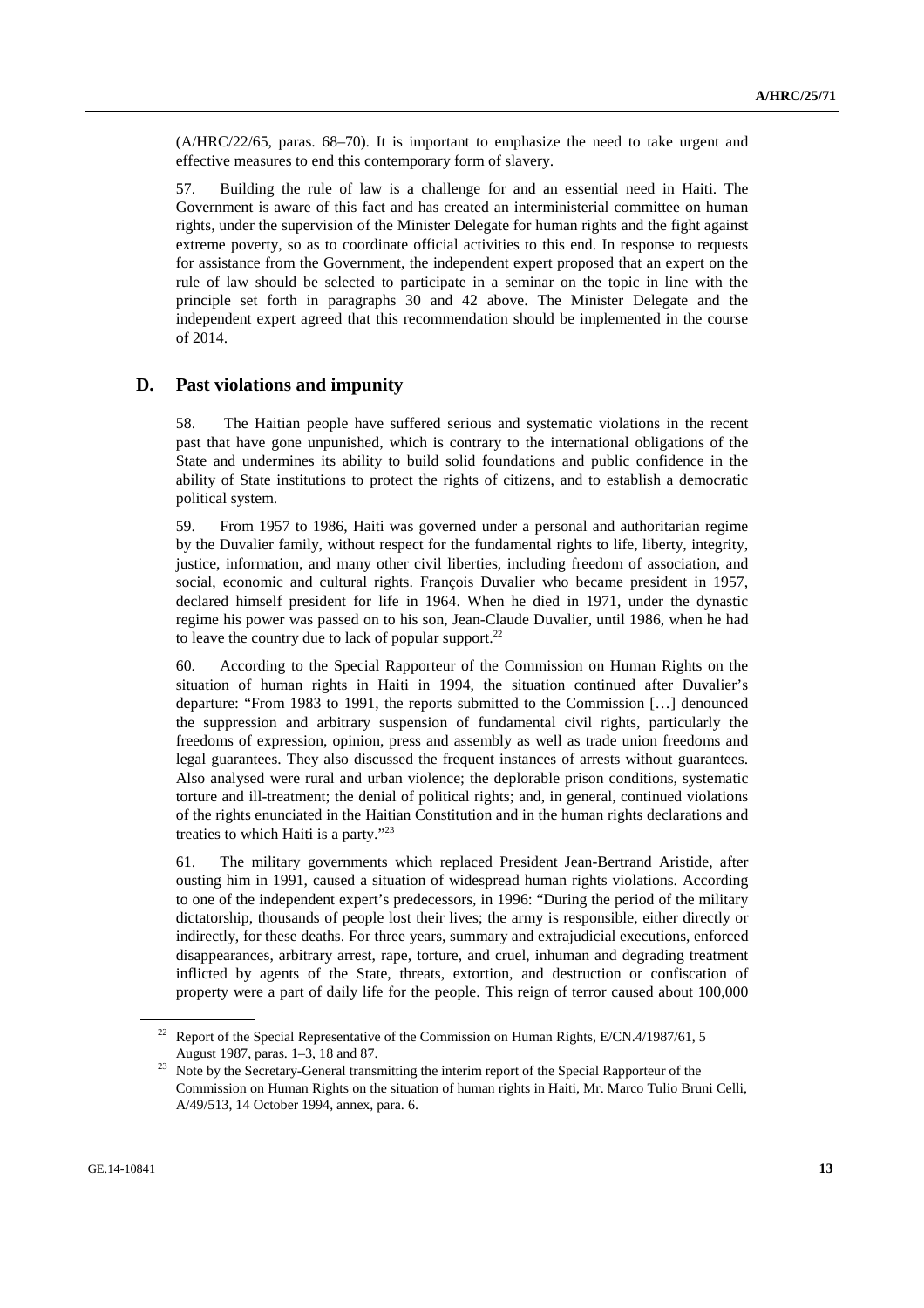Haitians to flee and find refuge abroad, particularly at the American base at Guantanamo, Cuba, and in the Dominican Republic. About 300,000 persons fled Port-au-Prince in order to save their lives and went to the interior of the country."24

62. Towards the end of President Aristide's second term of office, and in particular after he left the country in 2004, the findings of one of the independent expert's predecessors, Mr. Louis Joinet in 2005, in his report to the Commission on Human Rights were that "serious violations have persisted". He observed that "these violations generally no longer emanate from the Government as such, but are most often the work of two groups of armed adversaries: on the one hand, certain supporters of the previous Government […] who seek above all to destabilize the Government […]; on the other hand, armed groups of former soldiers demobilized during the disbandment of the army in 1995 […]; and former supporters of President Aristide who have taken up arms against him, setting up the Front de résistance nationale (National Resistance Front (FRN)), and who have thus become the objective allies of their old adversaries, the former soldiers".25

63. Many of the violations committed during these periods constitute crimes against humanity, and Haitian society as a whole and the international community is waiting for justice to be done. It is not only the direct victims of these abuses, who are, of course, the first to have the right to seek reparation, in accordance with the Basic Principles and Guidelines on the Right to a Remedy and Reparation for Victims of Violations of International Human Rights and Humanitarian Law, approved by the United Nations General Assembly in its resolution 60/147 of 16 December 2005, and in accordance with the Set of Principles for the protection and promotion of human rights through action to combat impunity.<sup>26</sup> All Haitians, like the whole of mankind, are the victims of crimes against humanity committed under such circumstances.

64. As far as the violations committed during the Duvalier regime are concerned, 22 complaints of crimes against humanity were filed against Jean-Claude Duvalier, upon his return to the country in 2011, by the victims of his regime, who had joined forces in an action group against impunity. On 27 January 2012, the investigating judge Carvès Jean dismissed the charges for human rights violations upholding only the charges on economic grounds. After hearings held in early 2013, the Court of Appeal in Port-au-Prince must rule on both the appeals filed by Duvalier's lawyers and the complainants against the decision. The acts attributed to Jean-Claude Duvalier are extremely serious.<sup>27</sup> To merely consider his responsibility for crimes such as corruption and embezzlement of public funds in a criminal court for less serious offences, would be a denial of justice for the victims and for humanity as a whole.

65. Reparation for violations committed during the Duvalier regime must include those committed under the Government of François Duvalier, which cannot be dealt with as part of a criminal trial since he is dead. These violations will therefore not be considered during the hearings against his son, but the State has a duty to provide reparation because they were committed under its responsibility, which must be determined through a non-criminal and not necessarily judicial procedure. The best proof of the will of the Haitian Government

<sup>24</sup> E/CN.4/1996/94, 24 January 1996, para. 8.

<sup>25</sup> E/CN.4/2005/123, 24 January 2005, Summary.

<sup>&</sup>lt;sup>26</sup> See the Independent study on best practices, including recommendations, to assist States in strengthening their domestic capacity to combat all aspects of impunity (E/CN.4/2004/88) and the Report of the independent expert to update the Set of Principles to combat impunity

<sup>(</sup>E/CN.4/2005/102 and Add.1). 27 See Amnesty International, *You cannot kill the truth*: *The case against Jean-Claude Duvalier*, London, 2011.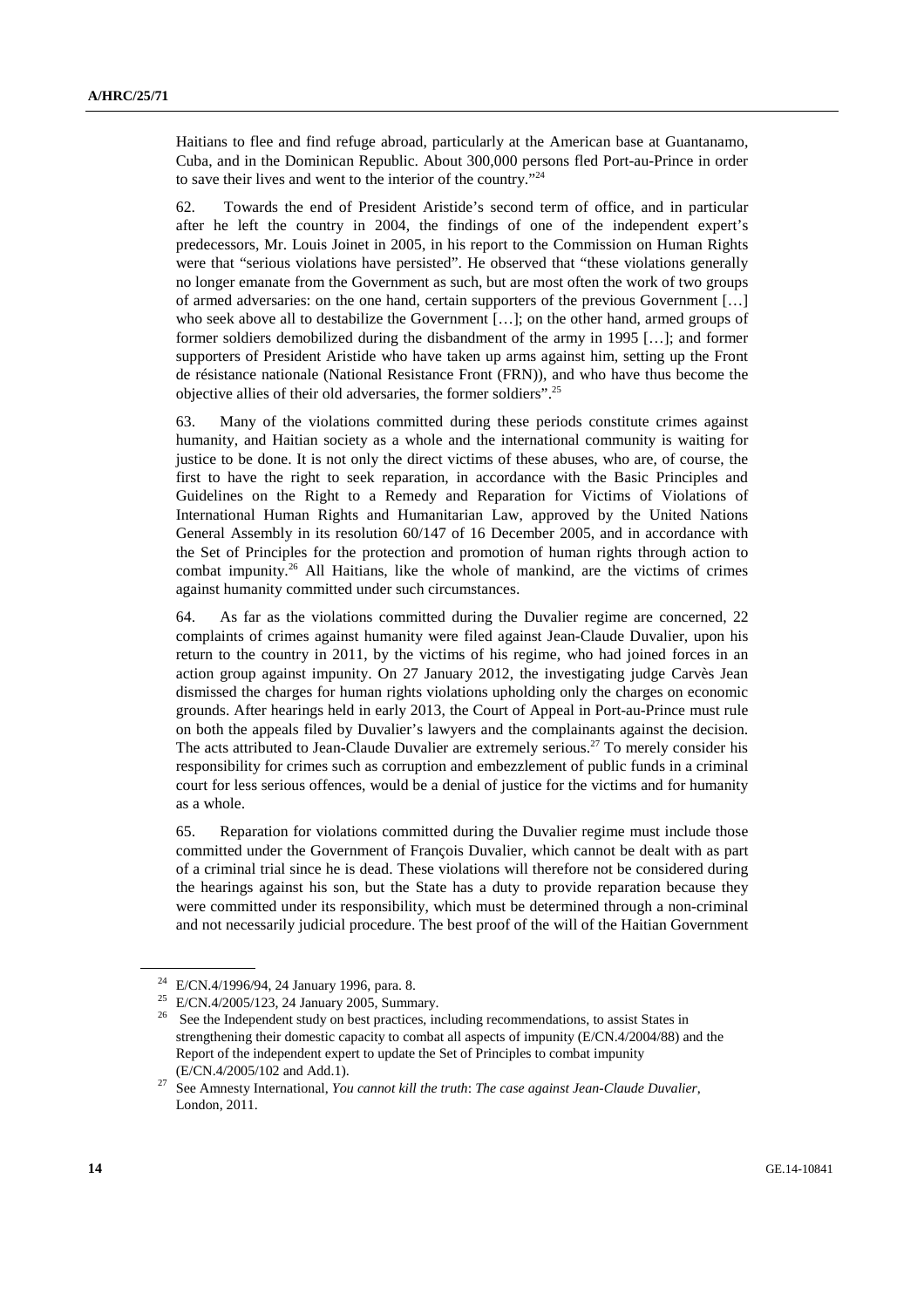to ensure respect for human rights is to set up its own programme to provide for reparation for the damage caused by the violations during the dictatorship.

66. A National Commission for Truth and Justice was created in 1995. Among other things, it proposed the establishment of a national commission to provide reparation for the damage suffered by thousands of victims of the coup of 30 September  $1991.^{28}$  This recommendation has not yet been implemented.

66. As to the violations committed by private groups of supporters and opponents of President Aristide, most cases remain unpunished. Special measures are necessary to ensure the realization of the rights to truth, justice and reparation for the victims of these crimes.

67. Ending impunity for serious human rights violations committed in the past is an obligation, according to the constitutional and international commitments undertaken by the Haitian Government. The efforts made by the State to this end will be rewarded by greater public trust in its institutions. It is probably for these two reasons that the international community has insisted on this matter, both in monitoring the State's commitments in the field of human rights, such as the universal periodic review,<sup>29</sup> as well as in solidarity-based cooperation, such as that provided by UNASUR.30

#### **E. Disasters and humanitarian situations**

69. The Haitian people have recently undergone major disasters that have exacerbated the human rights situation and whose consequences warrant special attention.

70. The earthquake of 12 January 2010, Tropical Storm Isaac in August 2012 and Hurricane Sandy in October 2012 led to the displacement of 2 million people who were forced to settle in camps. In December 2013, the number of people in these camps decreased to about 146,573, according to the Displacement Tracking Matrix (DTM).<sup>31</sup>

71. In September 2013, the DTM recorded a 24 per cent decrease in the number of displaced persons (approximately 107,000 people) compared to the previous DTM of June 2013. The decrease is largely due to the Government's decision to remove three shelters from the list of IDP sites: those of Canaan, Jerusalem and Onaville. These camps were removed on account of their characteristics; in fact they had become new neighbourhoods that required long-term urban planning. The decrease is also due to return programmes offering rental subsidies or other forms of support, implemented by different partners.

72. The majority of displaced persons (70.6 per cent) live in the three communes of Delmas, Port-au-Prince and Carrefour. It is estimated that only 72 sites are on public land,

<sup>&</sup>lt;sup>28</sup> Report of the independent expert, Mr. Louis Joinet, to the Commission on Human Rights

<sup>(</sup>E/CN.4/2003/116), paras. 12 and 13. 29 A/HRC/19/19, 22 December 2011: Canada recommended that "justice handles, in an impartial manner, the complaints lodged against Mr. Jean-Claude Duvalier" (para. 88.111); Switzerland proposed "the establishment of an international commission against impunity" (para. 88.110); Slovenia, Mexico, Belgium and France were also in favour of fighting impunity (paras. 88.107,

<sup>88.108, 88.109</sup> and 88.112). 30 According to Ambassadeur Rodolfo Mattarollo, "impunity for such crimes is a thorn in the heart of Haiti that can be removed only by society and the Haitian Government", UNASUR, UNASUR-Haiti Technical Secretariat, *Informe final. Conclusiones y Recomendaciones. Agosto 2013*, Port-au-Prince,

<sup>2013,</sup> p. 2. 31 Inter-Agency Standing Committee (Haiti E-Shelter/CCCM Cluster), International Organization for Migration, Ministry of the Interior, *Displacement Tracking Matrix (DTM) V2.0 Update*, 10 January 2014 (http://iomhaitidataportal.info/dtm/).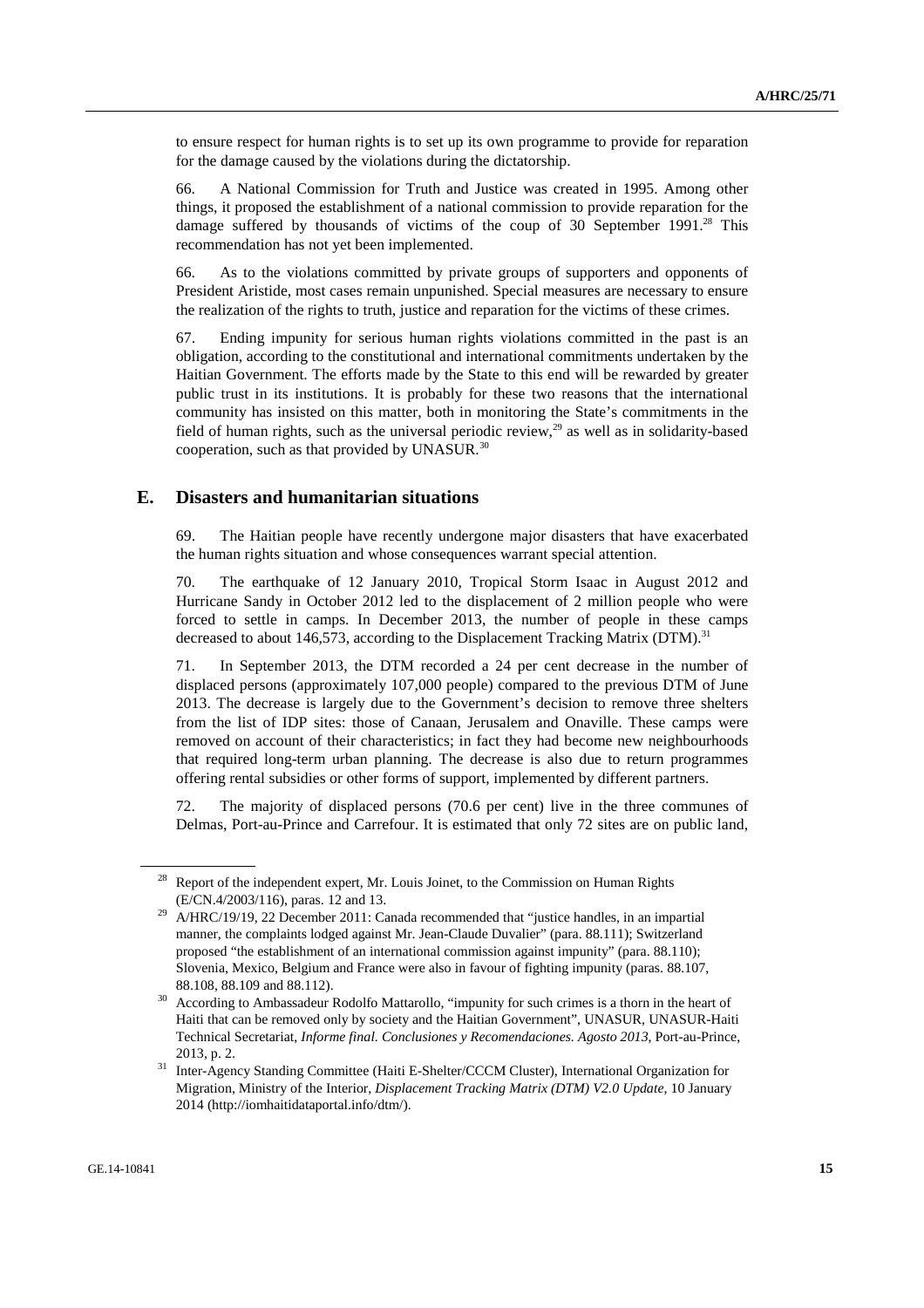while 229 camps are reportedly on private land. No legal analysis of the land status has been conducted. Eighteen per cent of IDP sites were closed because of return programmes and 11 per cent because of evictions. These evictions, when forced and carried out with the assistance of law enforcement officials and without offering an alternative solution, constitute a violation of human rights.<sup>32</sup>

73. The people who have left the camps in the past two years (over 1.85 million) have not necessarily resolved their housing problem. Most have received a grant to help them find shelter for about a year, but this cannot be considered a sustainable solution.

74. Those that remain in camps live in very precarious, sometimes inhumane conditions. The independent expert visited the KID and Acra camps in Port-au-Prince and the Mayard/Beaudoin and St. Helena camps in Jacmel and found many shortcomings, especially in the KID camp where there is considerable overcrowding, and most dwellings, far from being houses, are small plots covered with plastic sheeting, which is no use when it rains, and where there are no toilets. In other camps, the situation is better but not necessarily good. There is no drinking water available in any of the four camps. There are no schools easily accessible for children. The St. Helena camp in Jacmel must be returned to its owner in March 2014. The 86 families composed of 218 people who are housed there have to leave without knowing where they are going next.

75. While the efforts of the Government and the international community to ensure the well-being of displaced persons must be recognized, they must be intensified to bring to an end, without further delay, the precarious living conditions of these families whose most basic rights, including to housing, hygiene, health, education cannot be realized. This is a situation where human dignity is being eroded day after day; and it is likely to continue in the absence of more radical measures to protect the population, to the extent possible, from the effects of natural disasters, since the earthquake that took place there more than four years ago.

76. Another major disaster which is not natural, but man-made, and with dire consequences is the cholera epidemic that has spread since October 2010. According to estimates, more than 8,300 people have died of the disease, almost 7 per cent of the population (680,800 people) have been affected and about 1,000 people continue to die each year. United Nations troops are suspected of having caused the epidemic. A complaint was filed with a court in New York in October 2013. The United Nations rejected the accusations, based on section 29 of article VIII of the Convention on the Privileges and Immunities of the United Nations, and has done extensive work to counteract the epidemic and to help victims.

77. In the opinion of the independent expert, the diplomatic difficulties surrounding this issue must be overcome in order to assure the Haitian people that the epidemic will be halted as soon as possible and that full reparation for damages will be provided. Some clarifications as to what really happened need to be given and, if necessary, those responsible for the tragedy should be punished, in accordance with the Basic Principles and Guidelines on the Right to a Remedy and Reparation for Victims of Violations of International Human Rights and Humanitarian Law mentioned earlier (para. 63). The United Nations should be the first to honour these principles. In this connection, the independent expert endorses the words of his predecessor, who, in his most recent report, noted that "while the independent expert deplores the way that certain organizations have exploited the issue for political ends, he is aware of the need that victims or their families

Since there is not enough room in this report, the independent expert would like to draw attention to the important document published on this matter by Amnesty International, "*Nulle part où aller*". *Expulsions forcées dans les camps pour personnes déplacées d'Haïti*, London, 2013.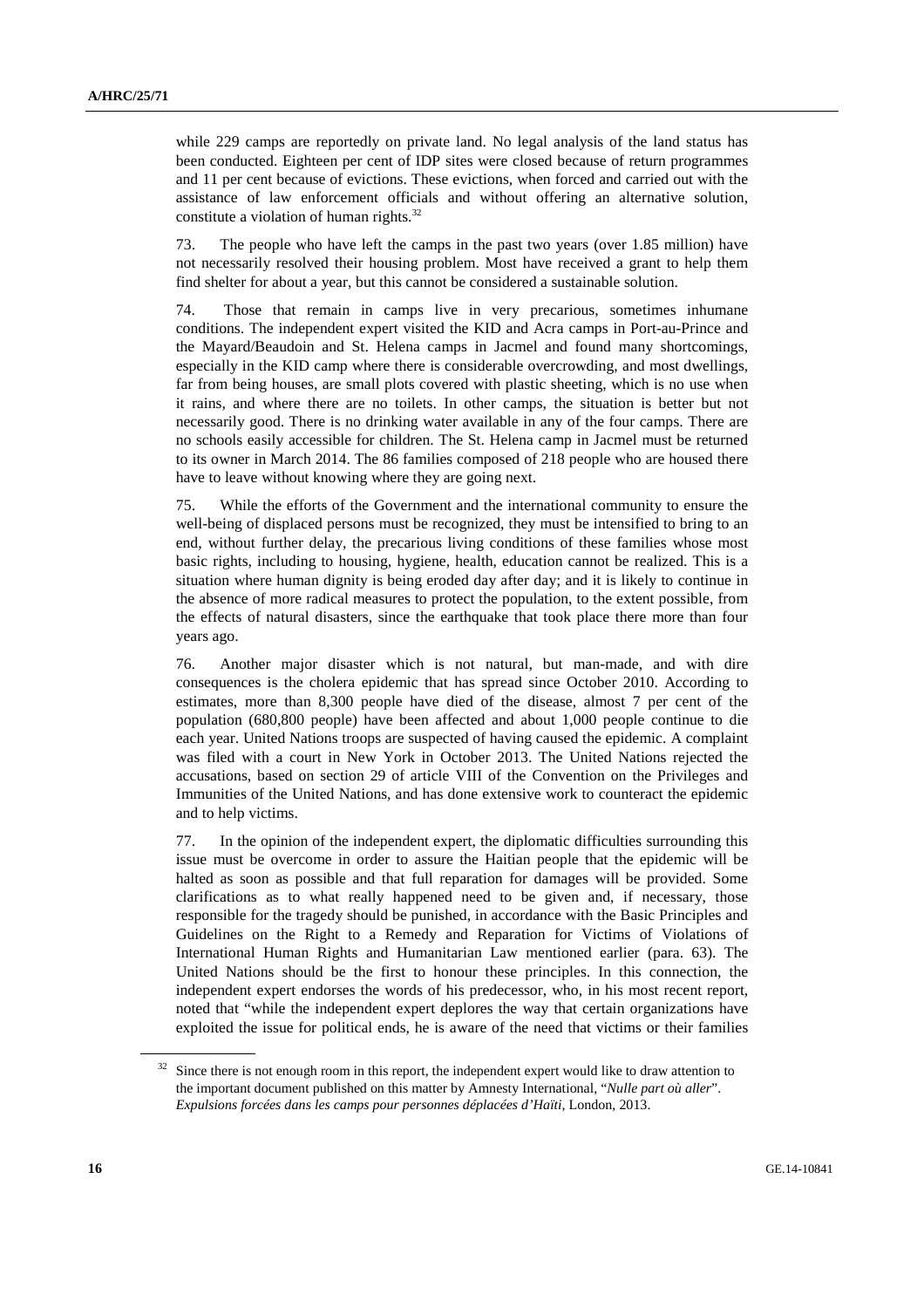have expressed to know the truth and perhaps even to be given compensation. He recalls that silence is the worst response" (A/HRC/22/65, para. 89).

78. A third issue that must be addressed in this chapter is the situation facing many Haitians who are living abroad and risk becoming stateless, according to the representative of the Office of the United Nations High Commissioner for Refugees (UNHCR) in Haiti.33 Many of them are denied their rights to identity, nationality, personal dignity, and all ensuing rights.

79. In September 2013, the Constitutional Court of the Dominican Republic decided that people born in the country after 1929, whose parents were illegal aliens do not have the right to Dominican nationality. Several international bodies and agencies, such as UNHCR, UNICEF and the Inter-American Commission on Human Rights, have declared that this decision is not in conformity with international obligations. The United Nations High Commissioner for Human Rights also made a statement along those lines. $34$  The independent expert shares the views expressed by the High Commissioner and appeals to the Government of the Dominican Republic and the Human Rights Council to ensure that the right to Dominican nationality of descendants of Haitians born in the Dominican Republic is observed.

### **III. Conclusions and recommendations**

80. **The human rights situation in Haiti is extremely serious, but it can be overcome provided that five basic conditions are met, namely: strong political will on the part of the Government and international community; the active participation of civil society; consensus on problems to be resolved as a matter of priority; focusing and coordinating efforts along the same lines, and a strong determination to achieve the goals set.** 

81. **The list of issues to be addressed and corresponding solutions are contained in the many reports and recommendations drawn up on Haiti over three decades by experts of United Nations bodies and the Inter-American human rights system. The independent expert reiterates their many recommendations and proposes that five key aspects be selected from their analyses and recommendations to be considered as a matter of priority, and on which efforts should be focused.** 

82. **These five closely interrelated aspects are: the deep inequalities within Haitian society, related to the precarious economic, social and cultural rights of the vast majority of the population; the inhumane prison conditions, and situation of persons held in prolonged pretrial detention; the absence of legal certainty in many areas of daily life because of the fact that the rule of law is extremely weak; the blatant impunity for violations committed in the past; and the hardships endured by many victims of natural disasters and other humanitarian crises, such as the earthquake in January 2010, the cholera epidemic since October 2010, or statelessness.** 

83. **It is clear that the critical human rights situation in Haiti cannot be resolved overnight, but the problems must come to an end as soon as possible in the five areas mentioned above, as they are a constant source of serious violations:** 

<sup>&</sup>lt;sup>33</sup> According to its data, the number of Haitians living abroad is approximately 4.5 million. In 2007, International Crisis Group estimated that more than 3,710,000 Haitians or descendants of Haitians lived abroad (International Crisis Group, *Peacebuilding in Haiti: Including Haitians from Abroad* 

*Latin America/Caribbean Report No. 24*, Port-au-Prince/Bruxelles, 14 December 2007). 34 www.ohchr.org/EN/NewsEvents/Pages/DisplayNews.aspx?NewsID=13808&LangID=E.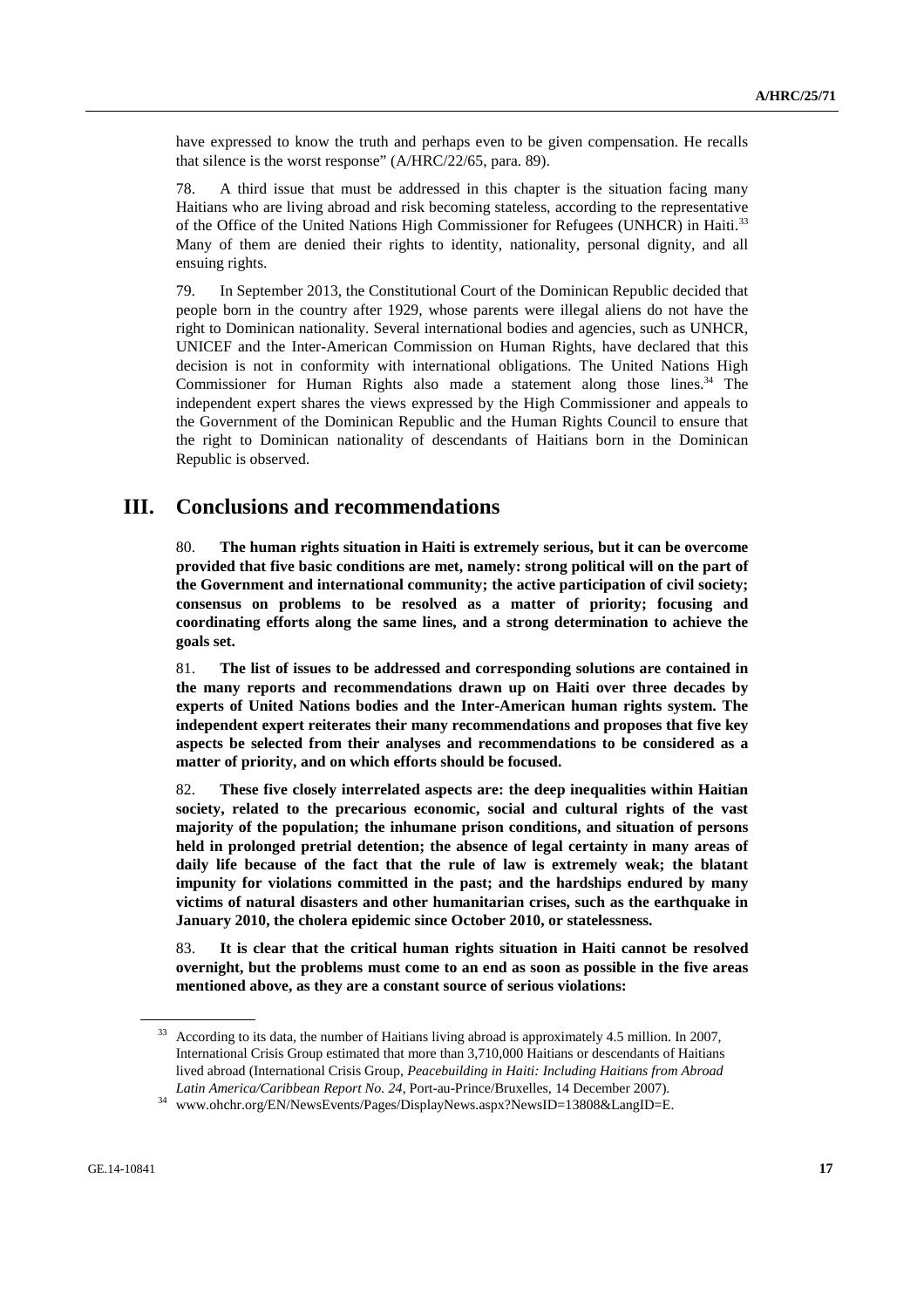**(a) The State should establish a reasonably short time frame for eradicating illiteracy, which affects about half of the adult population. Although the reduction of inequalities, including through structural programmes that go beyond social assistance, takes time, literacy is an urgent matter because it is needed in order to live with dignity and to exercise most rights, including the right to education, which itself gives access to other rights such as to work, food, housing and health;** 

 **(b) Steps should be taken without further delay to reduce prison overcrowding, set up hygienic sanitation services in prisons, provide food for prisoners and, in particular, release or determine the legal status of persons in prolonged pretrial detention, on the basis of studies already prepared by the prison administration;** 

 **(c) Strengthening the rule of law, by consolidating institutions, is complex and time consuming. The technical assistance of an expert, on which the Minister Delegate and the independent expert agreed, would be a step in that direction. However, certain measures must be taken now, particularly with regard to** *restavèk* **children and population groups at risk;** 

 **(d) A commission on the protection of children's rights to deal with the problem of** *restavèk* **children, as proposed by the Special Rapporteur on contemporary forms of slavery during her mission to Haiti in 2009 (A/HRC/12/21/Add.1), should be established without further delay;** 

There is also an urgent need to put in place a programme to protect **population groups at risk, and, in particular, to prevent attacks against human rights defenders, LGBT persons, or persons exposed to sexual violence;** 

 **(f) A national reparation commission should have been created in 1995, when recommended by the National Commission for Truth and Justice for the victims of the 1991 coup d'état, but also for the victims of other serious violations committed in the past, under the Duvalier and military regimes, as well as for the victims of acts of violence perpetrated by groups supporting or opposing President Aristide. In addition to physical reparation measures and judicial declarations of responsibility, the commission could, in the medium and long term, help to define educational activities aimed at restoring the right to memory, which should result in a substantial improvement in the human rights situation in the country;** 

 **(g) A significant increase in resources is needed to guarantee the right to housing and decent living conditions for most of the displaced persons who are still in the camps set up after the earthquake of January 2010;** 

 **(h) A reparation commission for cholera victims should also be established to enable damages to be recorded, corresponding benefits or compensation to be paid, the persons responsible to be identified, the epidemic to be stopped and other measures to be implemented;** 

 **(i) Statelessness is a very broad subject, which is dealt with by UNHCR as the specialized agency of the United Nations. The Human Rights Council should launch an appeal to the States hosting Haitian immigrants to join UNHCR in its efforts to ensure that these people have decent living conditions and the welfare stipulated in Chapter IV of the Convention relating to the Status of Stateless Persons of 1954, and are granted nationality under the conditions laid down in the Convention on the Reduction of Statelessness of 1961;** 

 **(j) Particular attention should be accorded specifically to women's rights in all the areas mentioned above. In this connection, the independent expert has**